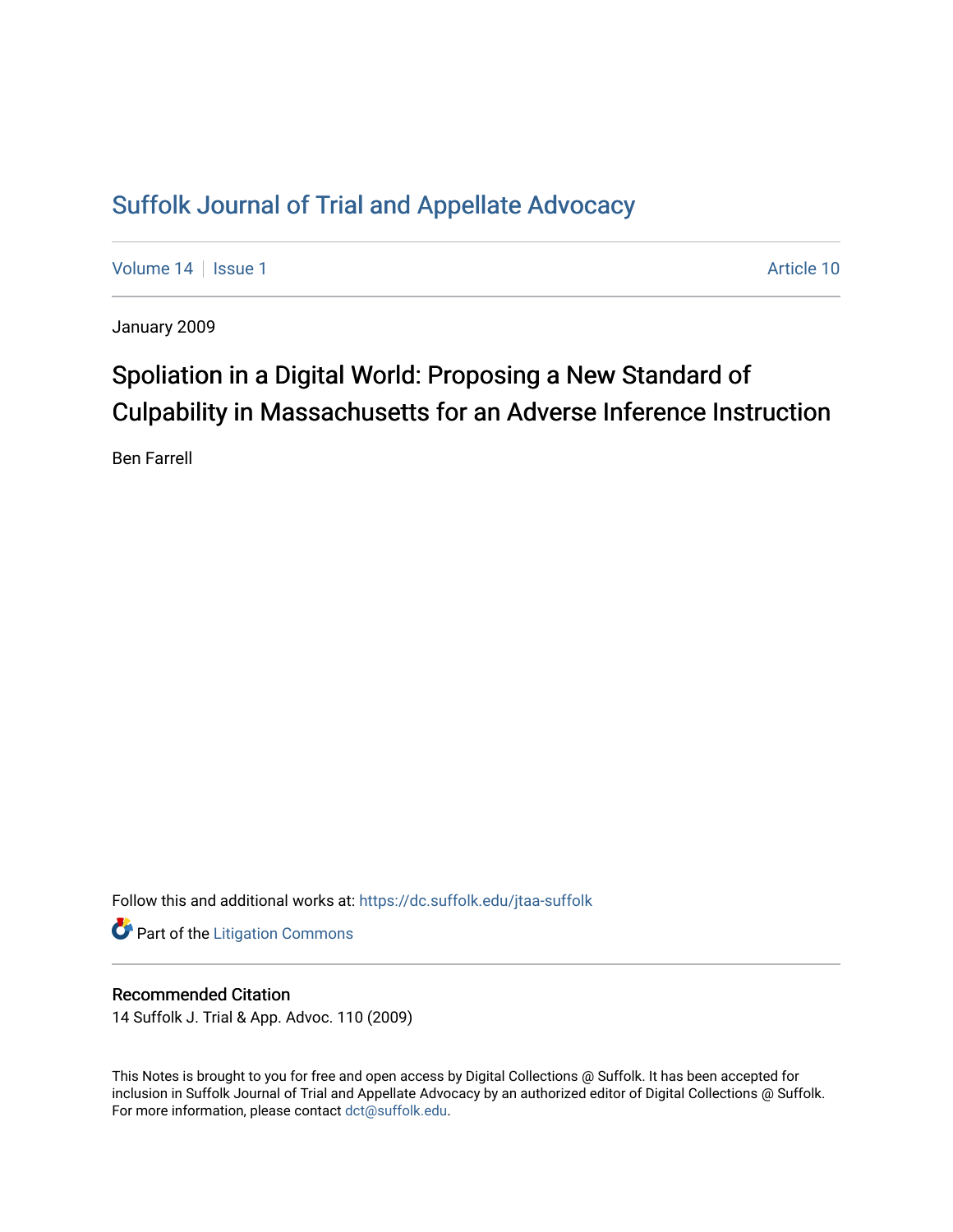### **SPOLIATION IN A DIGITAL WORLD: PROPOSING A NEW STANDARD OF CULPABILITY IN MASSACHUSETTS FOR AN ADVERSE INFERENCE INSTRUCTION**

#### **I. INTRODUCTION**

Since the advent of the computer, electronic discovery has been an integral part of litigation.' Only recently have the Federal Rules of Civil Procedure incorporated the use of "electronically stored information" **("ESI").2** The courts, however, have addressed electronic discovery issues for many years, with the first comprehensive discussion in 2003.<sup>3</sup> The amendments to the Federal Rules of Civil Procedure (the "Rules") were a response to the comprehensive discussions of the issue in both the court cases and the guidelines developed **by** professional conferences.<sup>4</sup> Accordingly, the issues surrounding the growth of electronic discovery are continuously developing in the courts and are a source of increasing

*I See* Marjorie **A.** Shields, Annotation, *Electronic Spoliation of Evidence,* **3** A.L.R. 6th **13,** § 2 **(2005)** (discussing relationship between increased use of technology and scope of information potentially subject to discovery); Daniel Renwick Hodgman, Comment, *A Port in the Storm?: The* Problematic *and* Shallow Safe *Harbor for Electronic Discoven',* **101** Nw. **U.** L. REV. **259, 259-60 (2007)** (summarizing history and policy of discovery as it relates to development of technology).

*<sup>2</sup> See. e.g.,* **FED.** R. Civ. P. **16, FED.** R. Civ. P. **26, FED.** R. Civ. P. 34, **FED.** R. Civ. P. 45 (identifying types of electronically stored information that are subject to discovery **by** parties); *see also* Lloyd B. Chinn, *Federal Rules Leave More Questions than Answers: A Look Back at Court Decisions Shows New Legal Frontier Ripe ]br Exploration,* N.Y.L.J., Nov. 5, **2007,** at 2 (describing amendments to Federal Rules of Civil Procedure relating to electronic discovery).

See Zubulake v. **LBS** Warburg **LLC** *(Zubulake 1),* **217** F.R.D. **309 (S.D.N.Y. 2003);** Zubulake v. **UBS** Warburg **LLC** *(Zubulake 11),* **230** F.R.D. **290 (S.D.N.Y. 2003);** Zubulake v. **UBS** Warburg **LLC** *(Zubulake 111),* **216** F.R.D. **280 (S.D.N.Y. 2003);** Zubulake v. **UBS** Warburg **LLC** *(Zubulake IV),* 220 F.R.D. 212 **(S.D.N.Y. 2003);** Zubulake v. **UBS** Warburg **LLC** *(Zubulake V),* **229** F.R.D. 422 **(S.D.N.Y.** 2004). *Zubulake I* through *Zubulake V* were a series of opinions written **by** Judge Sheindlin that set out a series of guidelines and extensive analysis of the most critical issues in electronic discovery. *See* William R. Maguire **&** Derek **J.T.** Adler. *Setting Reasonable Limits in the Digital Era,* at **188** (P.L.I. Litigation and Administrative Practice Course Handbook Series No. **8511, 2006).**

<sup>4</sup> *See* Louis R. Pepe **&** Jared Cohane, *Document Retention, Electronic Discover', E-Discovers3 Cost Allocation and Spoliation of Evidence: The Four Horsemen of the Apocalypse in* Litigation Toda', **80 CONN. B.J. 331,** 342 **(2006)** (discussing proposed amendments to the Rules relating to electronic discovery).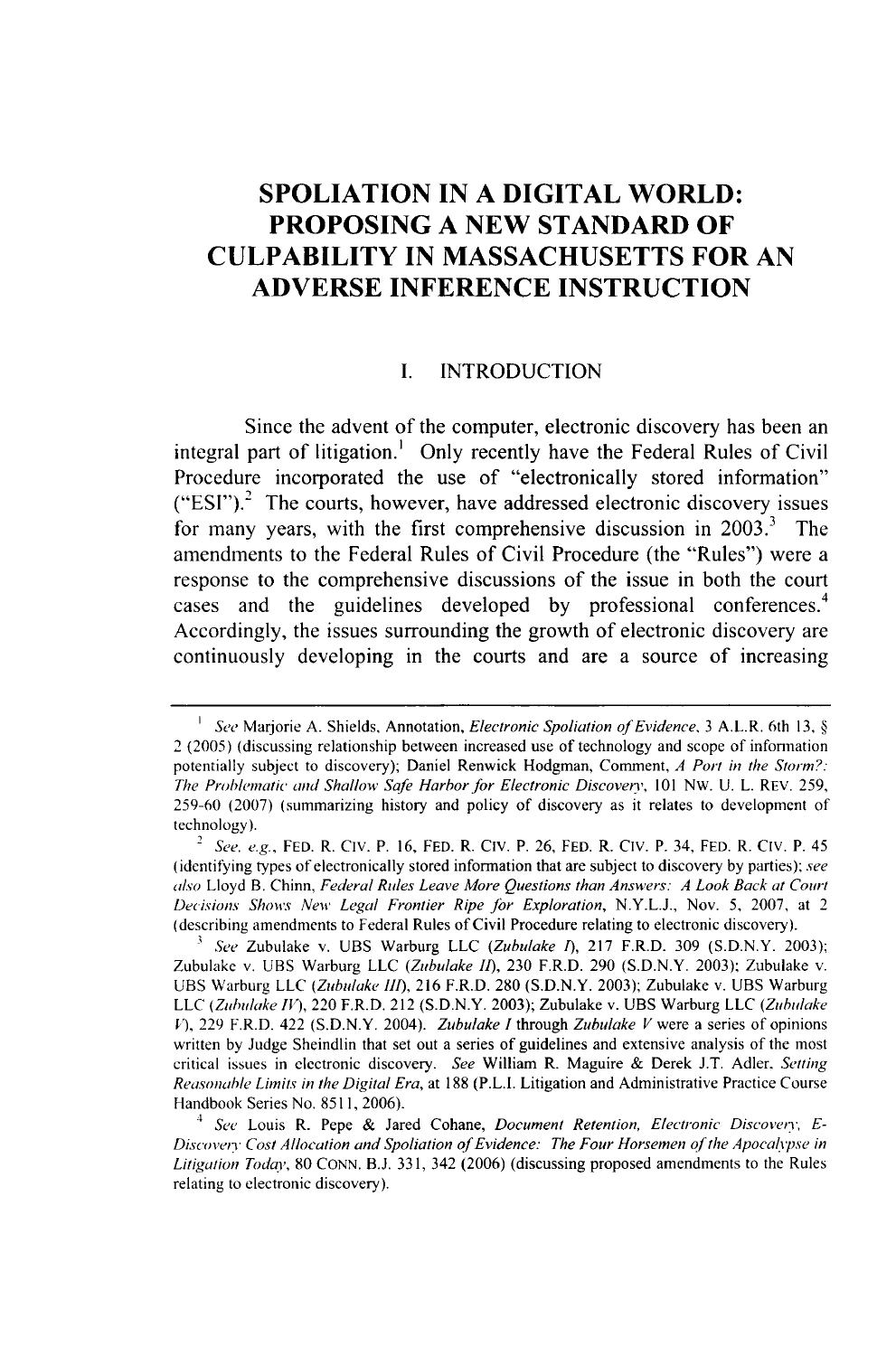controversy.<sup>5</sup>

An important discovery issue that is not exclusive to electronic discovery is spoliation of evidence and the appropriate sanctions that should be applied to spoliating parties.<sup>6</sup> Spoliation is defined as "the destruction, significant alteration, or non-preservation of evidence relevant to pending or reasonably foreseeable litigation."<sup>7</sup> The most used and controversial sanction for the spoliation of evidence is an adverse inference instruction to the jury, also known as a spoliation inference.<sup>8</sup> Throughout the country, the circuit courts and federal district courts remain split as to what level of culpability is required for a spoliation inference---mere negligence or bad faith.<sup>9</sup>

Part **II** of this Note will discuss the history and development of electronically stored information and digital databases, and its relation to the practice of litigation.10 Part **III** will examine the circuit split regarding the requisite level of culpability for a spoliation inference, and will further

**<sup>7</sup>JAY E.** GRENIG & WILLIAM C. GLEISNER, 1 EDISCOVERY & DIGITAL EVIDENCE § 11:2 (2007) (defining spoliation of evidence).

Killelea, *supra* note 6, at 1056 (discussing use of adverse inference instruction as sanction for spoliation of evidence).

<sup>10</sup> *See infra* Part II.

*<sup>5</sup>* See Marjorie A. Shields, Annotation, *Discovery of* Deleted E-mail and Other Deleted Electronic Records, 27 A.L.R. 6th 565, §§ 4-5 (2007) (explaining discoverability of electronic documents and courts' rulings on the issue).

<sup>&</sup>lt;sup>6</sup> See James T. Killelea, Note, *Spoliation of Evidence: Proposals for New York State, 70* BROOK. L. REV. 1045, 1045-46 (2005) (describing spoliation of evidence and its emergence as issue in civil litigation). Spoliation is the destruction or intentional withholding of relevant evidence that a party has the duty to preserve and produce. *Id.* at 1049.

*Compare* Residential Funding Corp. v. DeGeorge Fin.Corp., 306 F.3d *99,* 108 (2d Cir. 2002) (holding negligence sufficient for adverse inference instruction for failure to produce relevant e-mails), World Courier v. Barone, No. C 06-3072 TEH, 2007 WL 1119196, at \*2 (N.D. Cal. Apr. **16,** 2007) (holding negligence sufficient for adverse inference instruction for destruction of hard drive), Cortes v. Peter Pan Bus Lines, Inc., 455 F. Supp. 2d 100, 103 (D. Conn. 2006) (holding negligence sufficient for adverse inference instruction for destruction of incident report), Douglas v. Ingram Barge Co., No. Civ. A 3:04-0383, 2006 WL 1455695, at \*3 (S.D. W. Va. Mar. 24, 2006) (holding negligence sufficient for adverse inference instruction for repainting and resurfacing dock where accident occurred), and Creative Res. Group of **N.J.,** Inc. v. Creative Res. Group, Inc., 212 F.R.D. 94, 106-07 (E.D.N.Y. 2002) (holding negligence sufficient for adverse inference instruction for not producing vital documents), *with* Greyhound Lines, Inc. v. Wade, 485 F.3d 1032, 1035 (8th Cir. 2007) (holding bad faith or gross negligence necessary for adverse inference instruction for electronic control module), King v. **Ill.** Cent. R.R., 337 F.3d 550, 556 (5th Cir. 2003) (holding plaintiff "must show that [the defendant] acted in 'bad faith' to establish that it was entitled to an adverse inference."), Minter v. Prime Equip. Co., No. CIV-02-132-KEW, 2007 WL 2703093, at \*3-4 (E.D. Okla. Sept. 14, 2007) (holding bad faith or gross negligence necessary for instruction on non-production of inspection records), and Smith v. Am. Founders Fin., Corp., 365 B.R. 647, 681 (S.D. Tex. 2007) (holding bad faith or gross negligence necessary for instruction on destruction of documents held as trustee).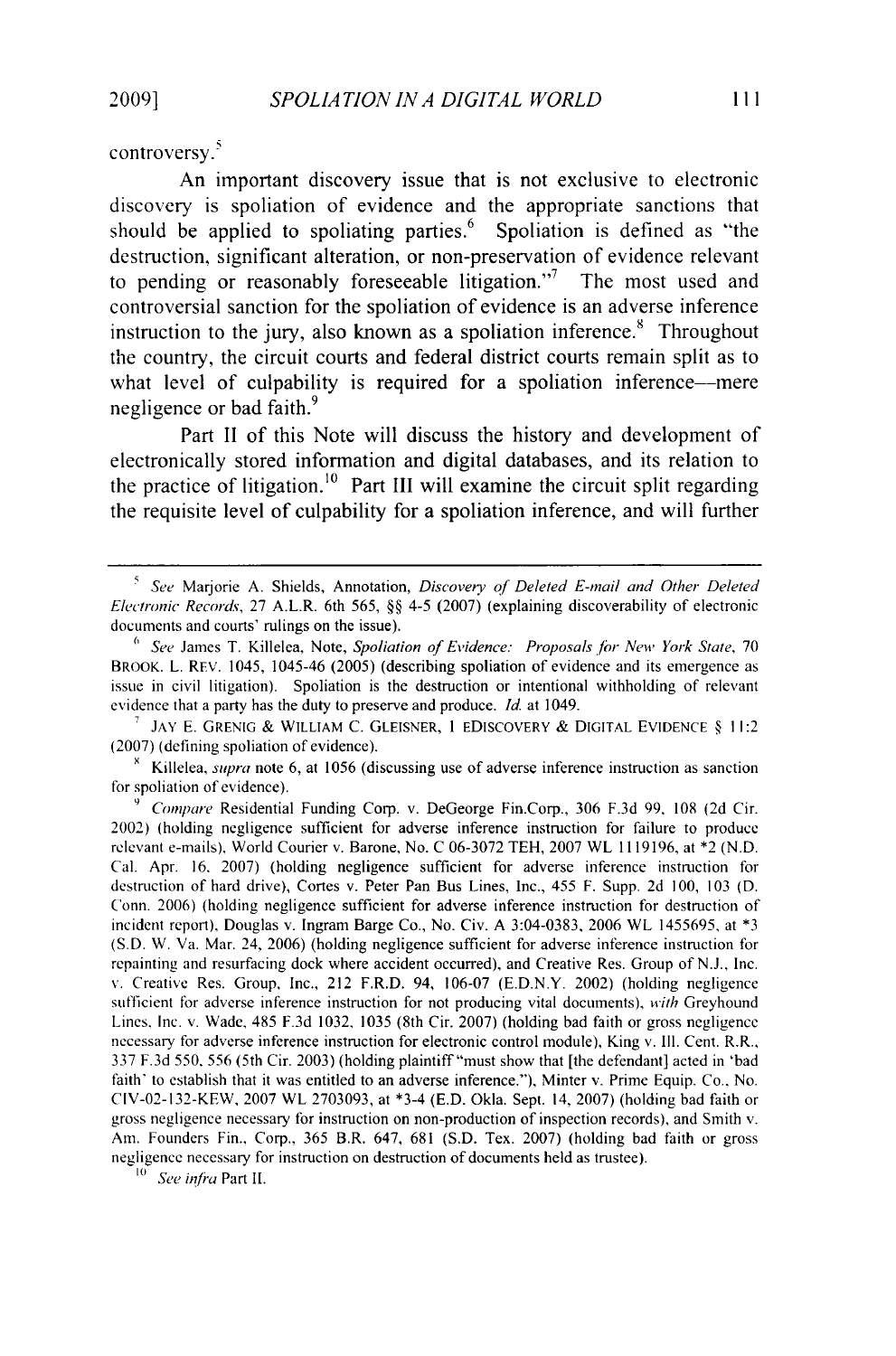#### 112 *JOURNAL OF TRIAL & APPELLATE ADVOCACY* [Vol. XIV

analyze the state of the law in Massachusetts.<sup>11</sup> Finally, Part IV will propose a new standard of negligence for a spoliation inference in  $Massachusetts$  courts.<sup>12</sup>

#### DISCOVERABILITY OF **ELECTRONIC** INFORMATION **AND DIGITAL DATABASES**

Courts have been forced to address electronic discovery issues since corporations and individuals began storing information on computers. $^{13}$  While the courts treat electronically stored information no differently than paper documents in terms of its discoverability, electronic discovery presents many issues that are fundamentally different than those associated with traditional discovery.<sup>14</sup>

#### *A. A Brief Overview of Digital Databases*

In today's increasingly electronic world, more than ninety percent of all business records are digital, and oftentimes are never committed to paper.<sup>15</sup> Almost all of those records are stored on digital databases, which are organized to facilitate the rapid search and retrieval of data.<sup>16</sup> These databases contain not only the business documents traditionally kept **by** companies, such as spreadsheets and reports, but also other forms of communication—most importantly, e-mails.<sup>17</sup> There are five traditional categories of data: (1)active, online data; (2) near-line data; **(3)** offline storage/archives; (4) backup tapes; and **(5)** erased, fragmented or damaged  $data<sup>18</sup>$  With such an enormous amount of data stored in these databases

**14** See Maria Perez Crist, Preserving the Duty to Preserve: The Increasing Vulnerabilitv of Electronic Information, **58 S.C.** L. REV. **7, 8, 11 (2006)** (highlighting the "lack of accountability in the handling of electronic information" and its relationship to discovery issues).

<sup>&</sup>lt;sup>11</sup> See infra Part III.

*<sup>12</sup>* See infra Part IV.

*<sup>13</sup>* See Timothy **J.** Chorvat, E-Discover, and Electronic Evidence in the Courtroom, **BUS.** L. TODAY, Sept./Oct. **2007,** at **13;** Jason Krause, The Paperless Chase, **ABA JOURNAL MAGAZINE,** Apr. 2005, *available at http://www.abajournal.com/magazine/the paperless chase; GRENIG &* **GLEISNER,** supra note **7,** at **§ 7:18;** *see* also Marjorie **A.** Shields, Annotation, Discovery of Deleted E-mail and Other Deleted Electronic Records, **27** A.L.R.6th **565, §** 2 **(2007)** (discussing history of electronic databases pertaining to discovery issues).

*<sup>15</sup>* See Crist, supra note 14, at **8-9** (noting business information and communication stored electronically).

*<sup>16</sup>* **Id.** (describing basic structure of electronic databases).

<sup>&</sup>lt;sup>17</sup> *Id.* (describing type of information stored on electronic databases).

*<sup>18</sup>* See Zubulake *1,* **217** F.R.D. **309, 318-20 (S.D.N.Y. 2003)** (outlining and describing five categories of data storage); see also Crist, supra note *14,* at **30-32** (describing five categories of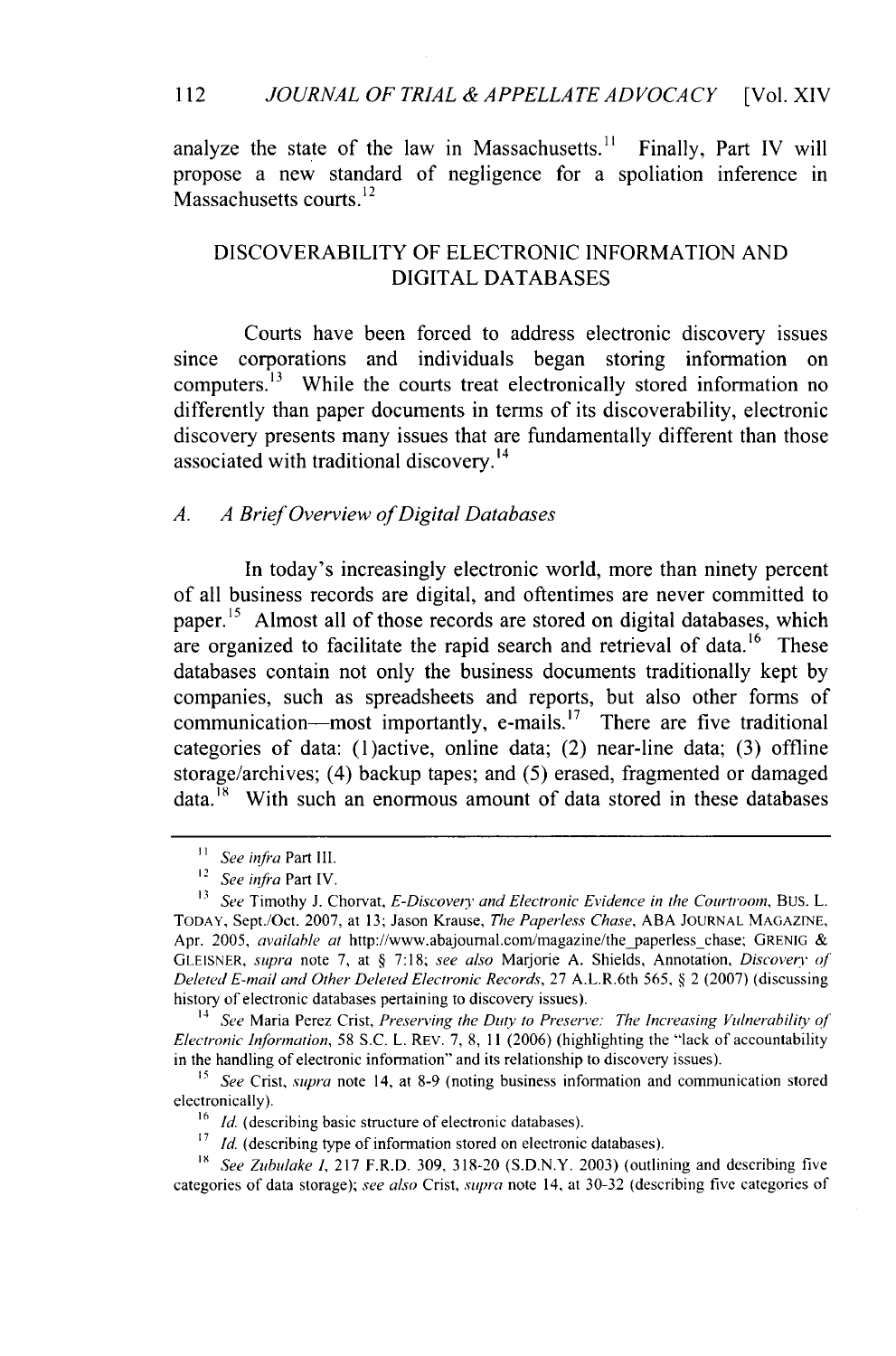every day, companies must implement comprehensive retention policies so as not to run afoul of any legal obligation to retain documents.<sup>19</sup> Without

data). The court in *Zubulake I* described the five categories as follows:

*1. Active, online data:* On-line storage is generally provided by magnetic disk. It is used in the very active stages of an electronic records [sic] life-when it is being created or received and processed, as well as when the access frequency is high and the required speed of access is very fast, *i.e.,* milliseconds. Examples of online data include hard drives.

*2. Near-line data:* This typically consists of a robotic storage device (robotic library) that houses removable media, uses robotic arms to access the media, and uses multiple read/write devices to store and retrieve records. Access speeds can range from as low as milliseconds if the media is already in a read device, up to 10-30 seconds for optical disk technology, and between 20-120 seconds for sequentially searched media, such as magnetic tape. Examples include optical disks.

*3. Of/1line storage/archives:* This is removable optical disk or magnetic tape media, which can be labeled and stored in a shelf or rack. Off-line storage of electronic records is traditionally used for making disaster copies of records and also for records considered "archival" in that their likelihood of retrieval is minimal. Accessibility to off-line media involves manual intervention and is much slower than on-line or nearline storage. Access speed may be minutes, hours, or even days, depending on the access-effectiveness of the storage facility. The principled difference between nearline data and offline data is that off-line data lacks the "coordinated control of an intelligent disk subsystem," and is, in the lingo, JBOD ("Just a Bunch of Disks").

*4. Backup Tapes:* A device, like a tape recorder, that reads data from and writes it onto a tape. Tape drives have data capacities of anywhere from a few hundred kilobytes to several gigabytes. Their transfer speeds also vary considerably ... The disadvantage of tape drives is that they are sequential-access devices, which means that to read any particular block of data, you need to read all the preceding blocks. As a result, the data on a backup tape are not organized for retrieval of individual documents or files [because] . . .the organization of the data mirrors the computer's structure, not the human records management structure. Backup tapes also typically employ some sort of data compression, permitting more data to be stored on each tape, but also making restoration more time-consuming and expensive, especially given the lack of uniform standard governing data compression.

*5. Erased, fragmented or damaged data:* When a file is first created and saved, it is laid down on the [storage media] in contiguous clusters ... As files are erased, their clusters are made available again as free space. Eventually, some newly created files become larger than the remaining contiguous free space. These files are then broken up and randomly placed throughout the disk. Such broken-up files are said to be "fragmented," and along with damaged and erased data can only be accessed after significant processing.

#### *Zubulake 1,* 217 F.R.D. at 318-20 (internal citations omitted).

**<sup>19</sup>***See* Pepe & Cohane, *supra* note 4, at 332-38 (explaining the importance of document retention policies). There are two important forces that should assist a company in formulating a retention policy: the internal operational structure of the company and legal obligations. *Id.* at 333; see also James R. Arnold et al., *E-Discovery and Records Management: A Risk-Based Approach,* THE METROPOLITAN CORP. COUNS., July 2007, at 38 (discussing records management with a view towards e-discovery); Jennifer A.L. Battle, *Litigation Hold Letters: Avoiding Destruction ol Electronic Data,* THE **LEGAL INTELLIGENCER,** July 13, 2007, at 5 (outlining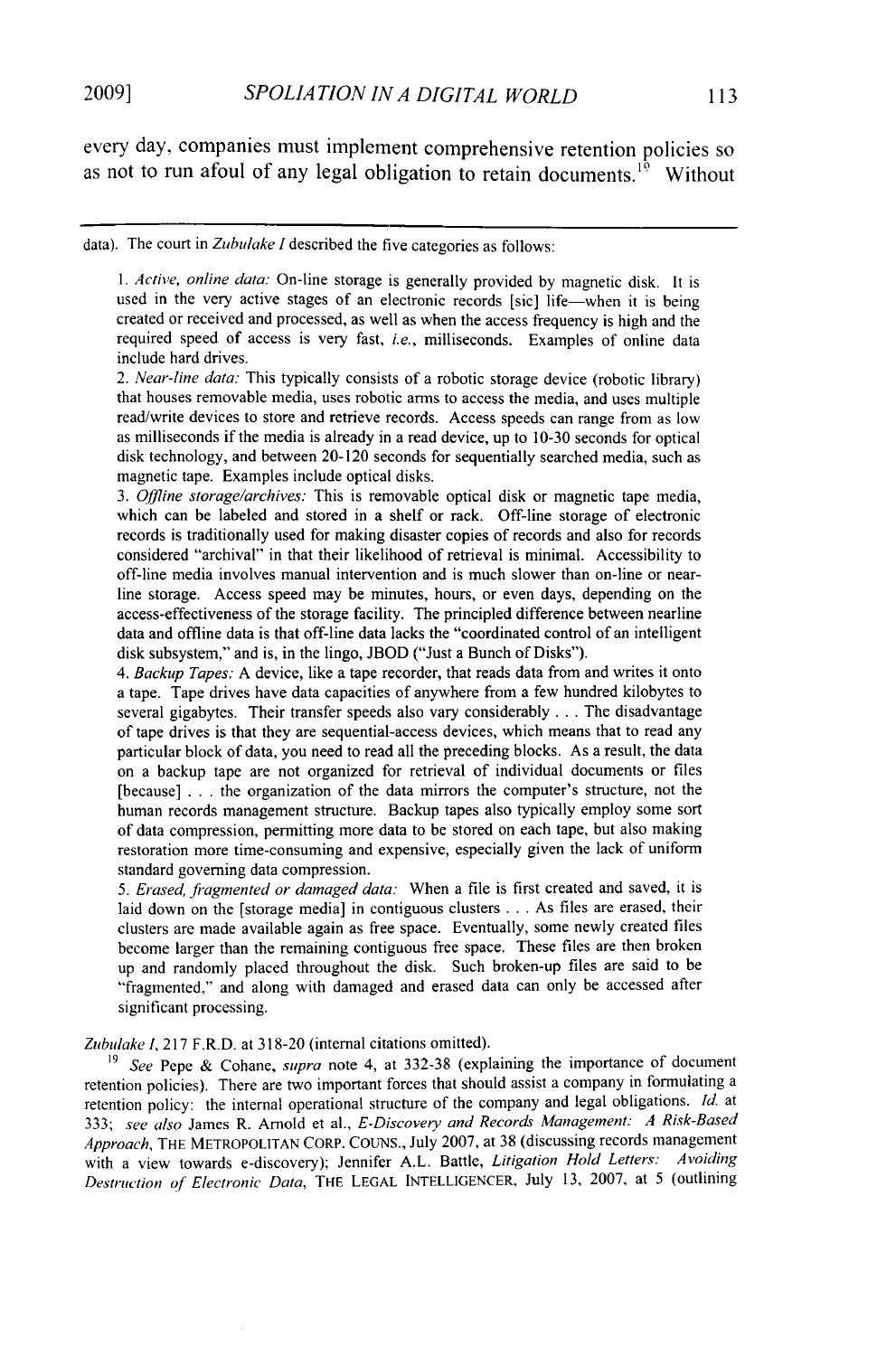such a policy, important electronic records could be in danger of being recycled or destroyed, leaving the company legally liable.<sup>20</sup>

#### *B. The Response to Electronic Discovery* - *2006 Amendments to the Federal Rules of Civil Procedure and the Zubulake Decisions*

Despite the existence of **ESI** for many years, the Federal Rules of Civil Procedure have been slow to adapt to technological advancements.<sup>21</sup> The Rules have only been amended twice to reflect the development of electronic discovery, first in 1970 and, most recently in  $2006^{22}$  In 1970. the term "data compilations" was added to the list of discoverable items.<sup>23</sup> In **2006,** that term was replaced with the current wording, "electronically stored information.<sup> $24$ </sup> The amendments to the Rules in  $2006$  also laid out procedures to follow during discovery regarding **ESI. <sup>5</sup>**

*Zubulake v. UBS Warburg,<sup>26</sup>*a series of five decisions by Judge Shiendeli, is the seminal case about discovery of electronically stored information.<sup>27</sup> This case concerned the discoverability of certain e-mails

2) *See* sources cited *supra* note 19 (discussing the importance of retention policies).

<sup>21</sup> *See* Chorvat, *supra* note 13, at 13 (providing historical overview of electronic discovery); *see also* Chinn, *supra* note 2, at 2 (discussing history of amendments to the Rules relating to electronically stored information); Jonathan M. Hoff & Douglas I. Koff, *What Next in E-Discoiver: New Amendments Offer Step Toward Uniformit' But Questions Remain,* N.Y.L.J., Feb. 20, 2007 at S4 (discussing new amendments to Federal Rules of Civil Procedure); Sheri Qualters, Getting Up to Speed: With New E-Discovery Rules Coming Online, Lawyers Wrestle *with the Cost of Producing E-Stored Docunents,* BROWARD DAILY Bus. REV., Oct. **15,** 2007, at 12 (discussing history of amendments to Federal Rules of Civil Procedure relating to electronically stored information).

22 *See* Chorvat, *supra* note 13, at 13 (noting history and development of electronic discovery).

**23** See *id.* (describing addition of terms to list of discoverable items).

<sup>24</sup> *See id.* (describing origin of phrase "electronically stored information").

**<sup>25</sup>***See* id. (outlining 2006 amendments to the Rules).

26 *Zubulake 1,* 217 F.R.D. 309 (S.D.N.Y. 2003); *Zubulake II,* 230 F.R.D. 290 (S.D.N.Y. 2003); *Zubulake* 111, 216 F.R.D. 280 (S.D.N.Y. 2003); *Zubulake IV,* 220 F.R.D. 212, (S.D.N.Y. 2003); *Zubulake* V, 229 F.R.D. 422 (S.D.N.Y. 2004).

**<sup>27</sup>***Zubulake 1,* 217 F.R.D. at 324 (stating plaintiff was entitled to discovery of deleted e-mails only residing on back-up discs); *Zubulake II,* 230 F.R.D. at 293 (ruling on matter unrelated to electronic discovery); *Zubulake III,* 216 F.R.D. at 289 (holding shifting percentage of back-up

compliance with new Federal Rules of Civil Procedure); George E. Kostel & Richard D. Kelly, *What's* in *Your Electronic Filing Cabinet? Companies Must Set Up a Formal Document Retention Polic',* LEGAL TIMES, Apr. 16, 2007, at 41. According to the *Legal Times,* "nearly S2 billion was spent on the retrieval and review of electronic information in litigation. With no document retention policy to manage this information, companies could be forced to spend astronomical sums just to retrieve it, and face court-imposed sanctions to boot." *Id.* It is increasingly clear that implementing document retention policies is the most economically efficient method to deal with lawsuits and avoid litigation. *See id.*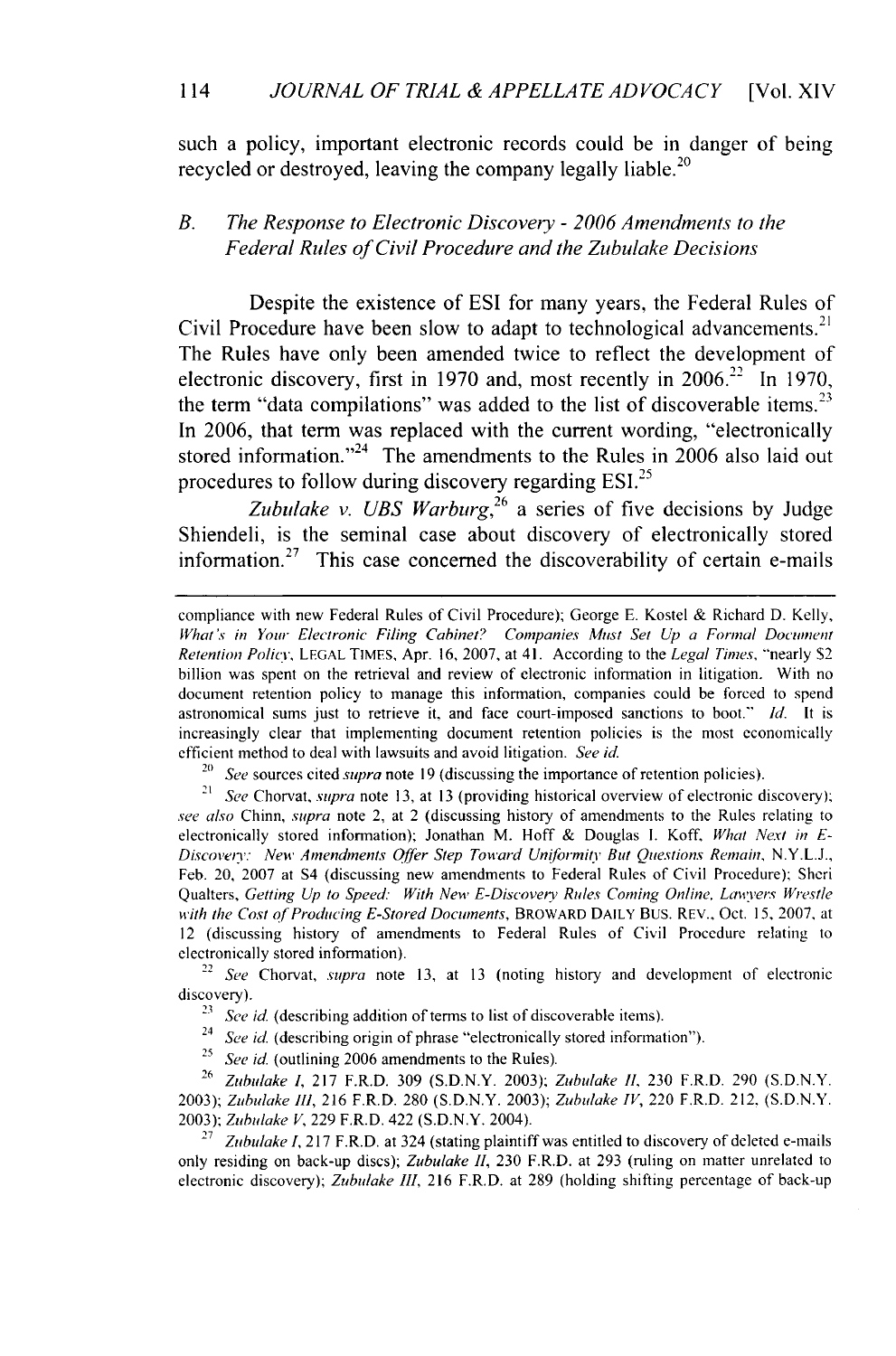that were stored on UBS employees' computers or stored on back-up tapes in a gender discrimination suit.<sup>28</sup> In *Zubulake I*, UBS contended that producing the e-mails would be cost-prohibitive, and therefore not subject to discovery.<sup>29</sup> Judge Scheindlin first discussed the types of data that a back-up system contains, dividing them into five categories: (1) active, online data; (2) near-line data; (3) offline, storage/archives; (4) back-up tapes; and  $(5)$  erased, fragmented or damaged data.<sup>30</sup> The first three categories are considered "available" data, while the last two are considered "unavailable" data.<sup>31</sup> The court ruled that available data is automatically discoverable, and developed a seven-part test to determine whether certain unavailable data is discoverable. $32$ 

*Zubulake III* centered around the issue of who should pay for the restoration and production of electronic information stored on back-up tapes.<sup>33</sup> In *Zubulake I*, instead of making UBS produce all of the back-up tapes of emails, the court ordered the plaintiff to take a sample number of back-up tapes to determine whether the restoration would produce relevant evidence, and who should bear the cost of restoration for the rest of the tapes using the seven part test outlined in that decision.<sup>34</sup> After the sample

**<sup>29</sup>***M.* at313.

*<sup>30</sup>Id.* at 318-320; see *also supra* note **18** and accompanying text (outlining and describing five categories of data storage).

**<sup>31</sup>***Zhulake 1,* 217 F.R.D. at 319-20 (describing categories of data).

 $32$  *Id.* at 322 (discussing the previous test for cost allocation and modifying it). The new "Seven Factor Test" is as follows:

**1.** The extent to which the request is specifically tailored to discover relevant information;

2. The availability of such information from other sources;

- 3. The total cost of production, compared to the amount in controversy;
- 4. The total cost of production, compared to the resources available to each party;
- *5.* The relative availability of each party to control costs and its incentive to do so;
- 6. The importance of the issues at stake in the litigation; and
- 7. The relative benefits to the parties of obtaining the information.

*hd.* The court then went on to say these seven factors should not be weighted equally, nor should the test "be mechanically applied at the risk of losing sight of its purpose." *Id.* at 322-23. The first two factors are the most important, followed by the cost factors, and the last factor is the least important. *See id.* at 323.

*<sup>33</sup>See Zubulake II.* 216 F.R.D. at 281.

tape restoration and search costs to employee appropriate, but not cost of producing emails from backup tapes): *Zuhulake It,* 220 F.R.D. at 222 (ruling defendant had duty to preserve backup tapes, but adverse inference instruction was not warranted for failure to do so); Zubulake *V,* 229 F.R.D. at 436-38 (holding adverse inference instruction warranted for willful destruction of emails, and shifting costs to defendant).

<sup>&</sup>lt;sup>28</sup> *Zubulake 1,* 217 F.R.D. at 312 (discussing facts and history of discovery dispute).

<sup>&</sup>lt;sup>34</sup> *See Zubulake 1,* 217 F.R.D. at 324 (discussing the conclusion and order to the parties).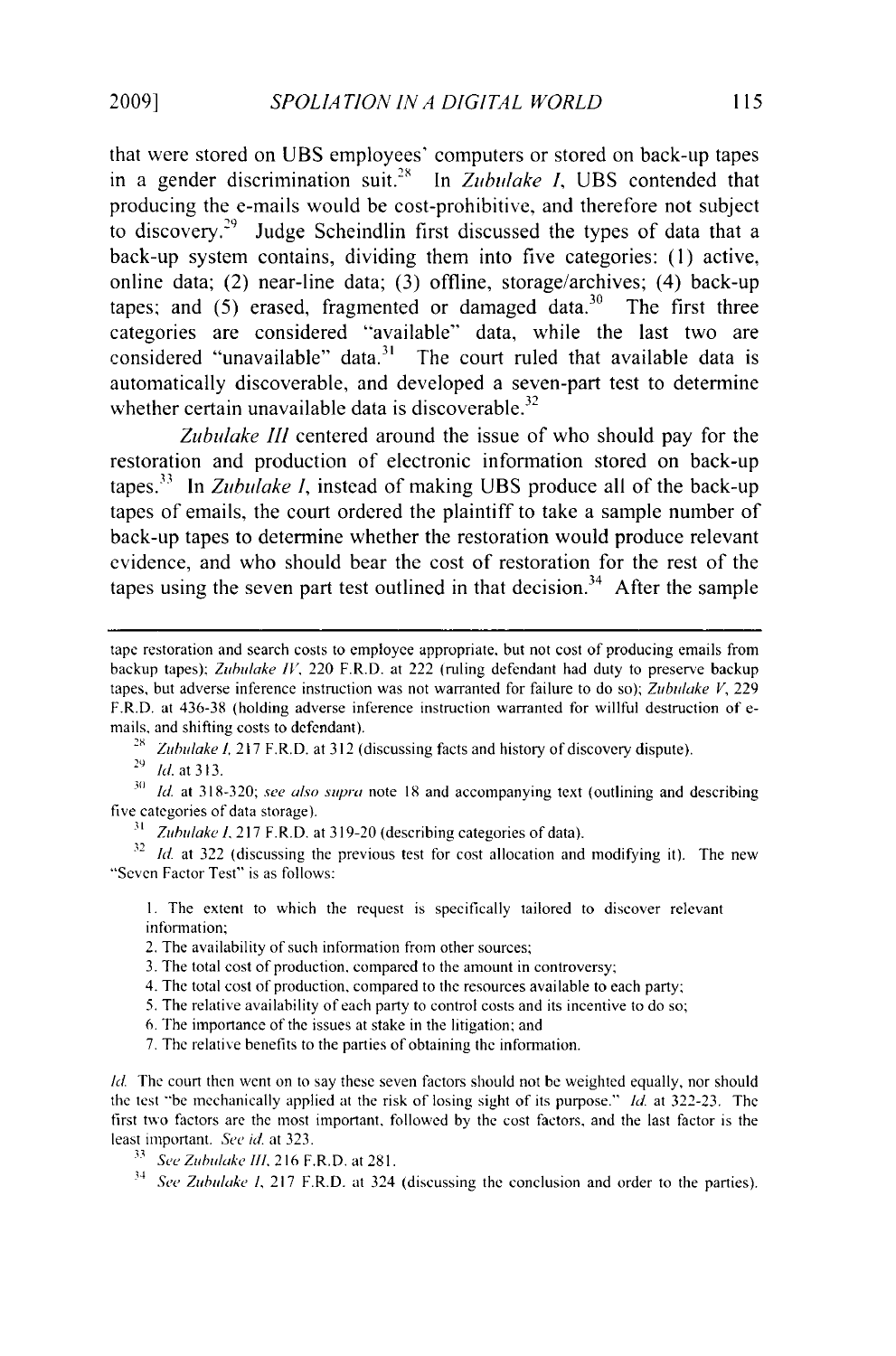e-mails were analyzed, the court in *Zubulake III* then allocated the cost of producing the remaining e-mails using the seven part test.<sup>35</sup> Zubulake IV and *V,* however, discussed what happens when those e-mails are not produced either by intentional destruction or as part of normal maintenance of files, known as spoliation.<sup>36</sup>

#### III. SPOLIATION OF ELECTRONIC EVIDENCE

Despite the vast amount of information stored in electronic databases, a company still has a duty to preserve any and all electronic evidence when that company either knows or should know that the evidence may be relevant to future litigation.<sup>37</sup> Once a future litigant is on notice that the evidence could be relevant, it is her duty to put a "litigation hold" on all of the relevant documents and preserve them.<sup>38</sup> This does not necessarily mean that these "held" documents must be produced, but only that they must be preserved during discovery.<sup>39</sup> When documents are not preserved, either **by** intentional destruction or through routine maintenance, the result is spoliation. $40$ 

**<sup>36</sup>***See Zubulake IV,* 220 F.R.D. at 219 (ruling defendant had duty to preserve backup tapes). Despite this ruling, the court held an adverse inference instruction was not warranted at this stage for failure to preserve. *Id.; see also Zubulake V,* 229 F.R.D. at 439-40 (determining adverse inference instruction warranted for willful destruction of e-mails).

**<sup>37</sup>***See* Crist, *supra* note 14, at 8-9 (discussing the risks and duties of electronically stored information as it relates to litigation); see also, e.g., David A. Bell et al., *Let's Level the Playing* Field: A New *Proposal for Analysis of Spoliation of Evidence Claims* in Pending *Litigation,* <sup>29</sup> ARIZ. ST. L.J. 769, 772-73 (1997) (discussing the definition of spoliation); Killelea, supra note 6, at 1046 (defining spoliation of evidence); Drew D. Dropkin, Note, *Linking the Culpabilit' and Circumstantial Evidence Requirements./or the Spoliation Inference,* 51 DUKE L.J. 1803, 1806-07 (2002) (discussing the prevalence of spoliation of evidence in litigation).

**38** *See* Crist, *supra* note 14, at 34-38; *see also* Bell, *supra* note **37,** at 774-75; Dropkin, *supra* note 37, at 1807-10 (discussing why litigation holds are important in document retention and discovery).

**39** *See* Crist, *supra* note 14, at 34-38; *see also* Bell, *supra* note 37, at 774-75; Dropkin, *supra* note **37,** at 1807-1810 (discussing duty to preserve potentially relevant evidence in pending litigation).

<sup>40</sup>*See* Crist, *supra* note 14, at 34-38; *see also* Bell, *supra* note 37, at 774-75: Dropkin, supra note 37, at 1807-1810 (describing consequences of not preserving potentially relevant

The final order by the court was that the responding party should bear the cost of producing relevant available data. *Id.* Because the cost-shifting analysis is fact-sensitive, the court must determine what data may be found on the inaccessible media; thus, the responding party must provide a small sample of that media to determine whether it contains any relevant information. *Id*

**<sup>35</sup>** *See Zubulake I1,* 216 F.R.D. at 284-89 (analyzing the cost-shifting factors). After going through the seven part test, the court concluded that the cost should be split between the two parties; UBS was ordered to pay seventy-five percent and the plaintiff was ordered to pay twentyfive percent. *Id.* at 291.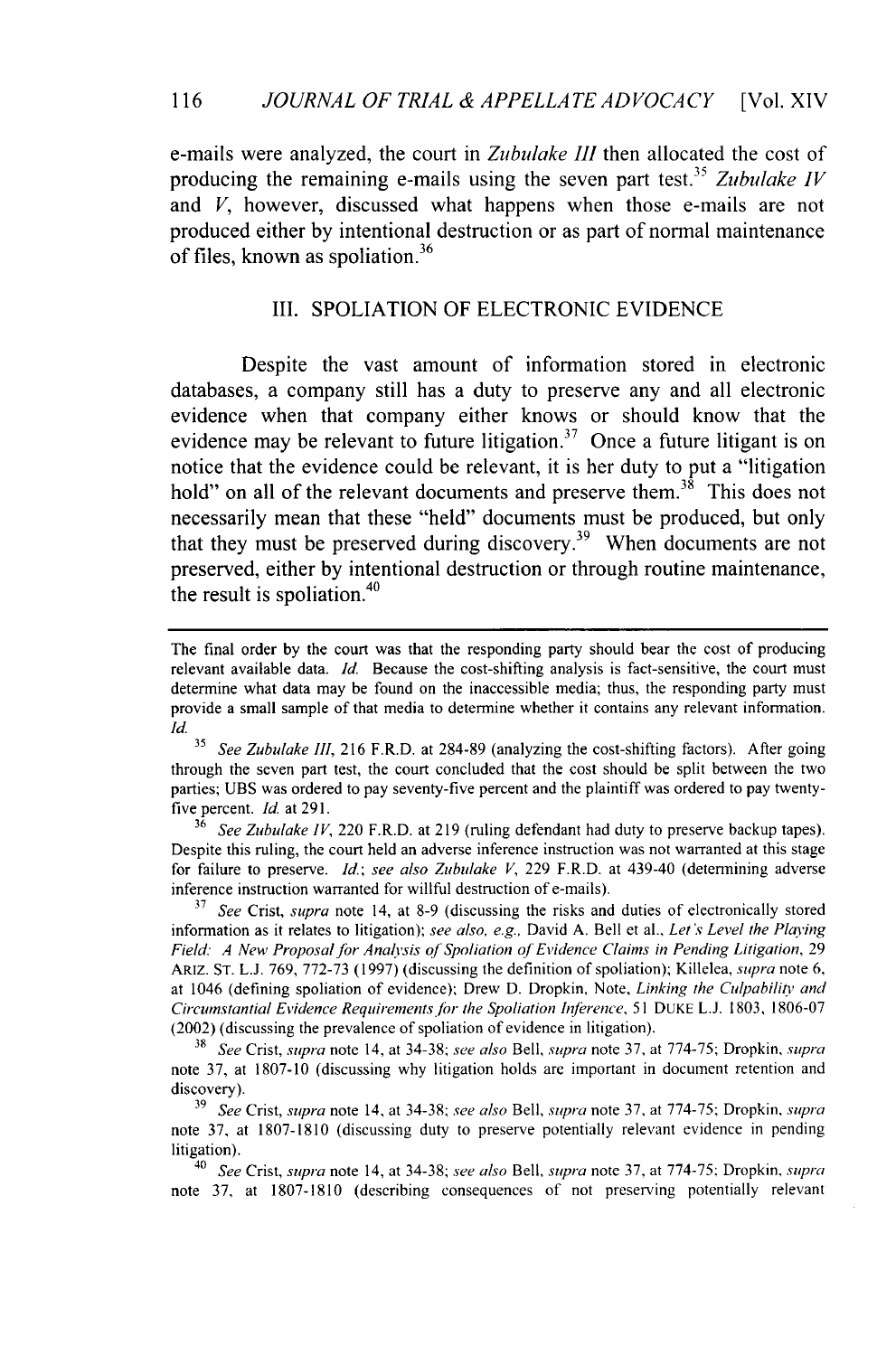**2009]**

### *A. Spoliation and Remedies Available to the Non-Spoliating Party*

Spoliation is defined as "the destruction or significant alteration of evidence, or the failure to preserve property for another's use as evidence<br>in pending or reasonably foreseeable litigation."<sup>41</sup> The elements of in pending or reasonably foreseeable litigation." $41$ spoliation include an act of destruction, the intent of the party to destroy the evidence, the destruction of the evidence after the party was on notice to preserve it, and the relevance of the evidence destroyed.<sup>42</sup> Once these elements are satisfied, it is within the court's discretion to choose the appropriate remedy for the non-spoliating party.<sup>43</sup> Each jurisdiction applies its own unique method of determining the appropriate remedy, considering fairness to the parties and the seriousness of harm to the innocent party.<sup>44</sup> These remedies run the gamut from an adverse judgment against the spoliating party, to an adverse inference instruction, to a mere shifting of the burden of cost of discovery, and to other sanctions.<sup>45</sup> Some the burden of cost of discovery, and to other sanctions.<sup>45</sup> jurisdictions have chosen to develop criminal penalties for particularly serious instances of spoliation and a separate cause of action for the tort of spoliation.<sup>46</sup> The choice of remedy is often determined by the culpability of the spoliator—the more culpable the spoliator, the harsher the penalty.<sup>47</sup>

#### *B. Circuit Split Regarding Level of Culpability for Adverse Inference*

One of the most common and devastating remedies for spoliation is an adverse inference instruction.<sup>48</sup> This is a judicial instruction informing the jury that a piece of evidence was destroyed, and, as a result, the jury is allowed to infer that the evidence would have been adverse to the

documents).

<sup>41</sup> *Zubulake IV,* 220 F.R.D. 212, **216** (S.D.N.Y. 2003) (quoting West v. Goodyear Tire & Rubber Co., 167 F.3d 776, 779 (2d Cir. 1999)).

<sup>42</sup> *See* Chorvat, *supra* note **13,** at **15** (outlining the elements of spoliation).

<sup>&</sup>lt;sup>43</sup> *See id.* (describing court's role in providing remedy for spoliation).

<sup>44</sup> *See* Killelea, *supra* note 6, at 1056-70 (comparing remedies available to innocent parties for spoliation).

<sup>45</sup> *See id.* at 1055-64 (describing options available to remedy spoliation).

<sup>46</sup> *See id.* at 1064-65 (noting a few jurisdictions recognizing a separate cause of action for spoliation).

<sup>47</sup> *See* supra note 37 and accompanying text (relating culpability of spoliator to appropriate remedy).

<sup>48</sup>*See* Killelea, *supra* note **6,** at 1056 (discussing the adverse inference instruction). In an adverse inference instruction, "the court instructs the jury to presume that destroyed evidence, if produced, would have been adverse to the party that destroyed it." *Id.* A plaintiff, however, cannot rely on an adverse inference as an essential element of its case. *Id.* at 1057.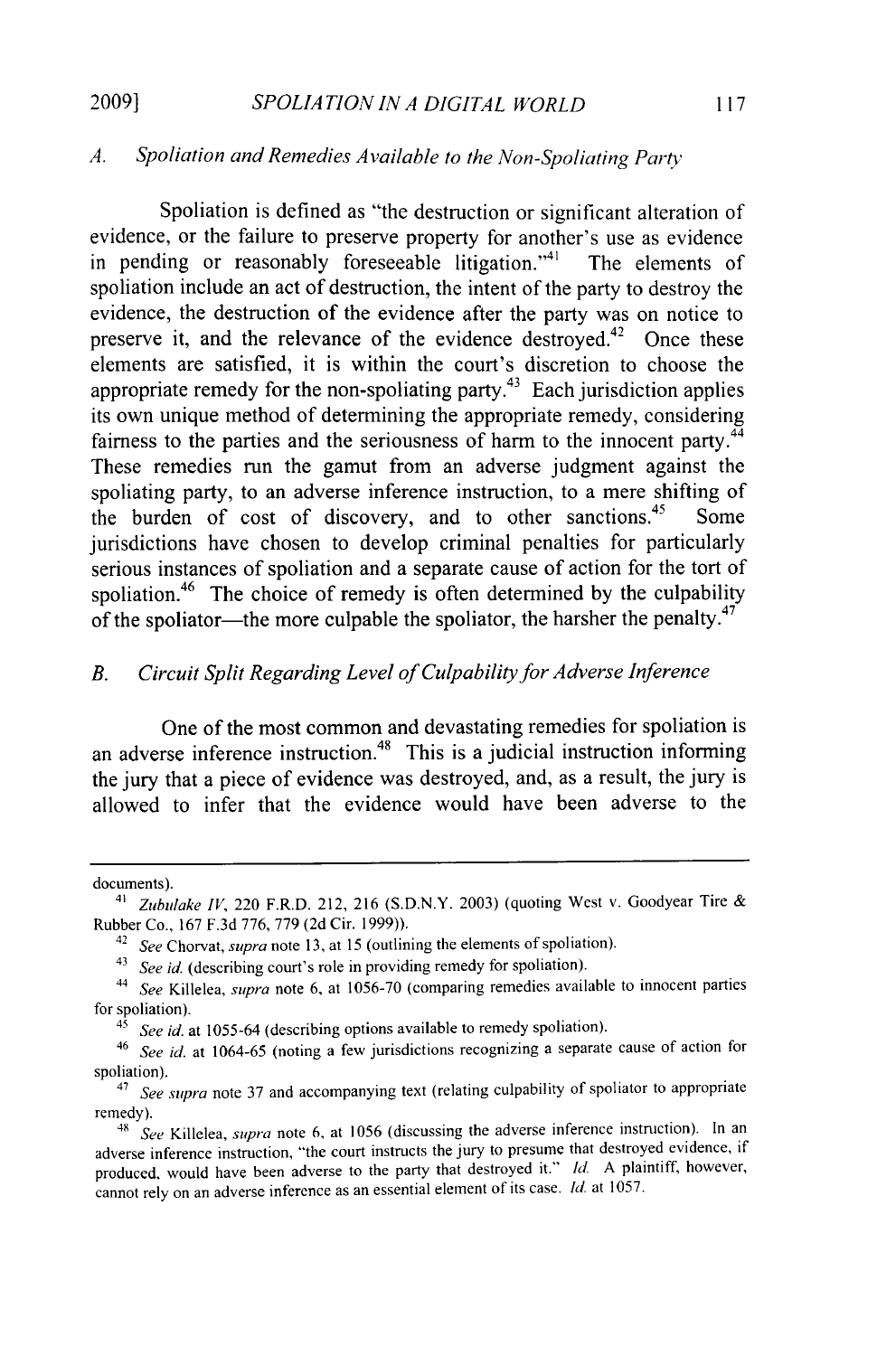spoliating party.<sup>49</sup> Often, when an adverse inference instruction is given, litigation ceases because it is very difficult to recover from such an instruction.<sup>50</sup> In recent years, a circuit split has developed as to the level of culpability required by the spoliating party to warrant an adverse inference  $in$ struction.<sup>51</sup>

In 2002, the Second Circuit decided the case of *Residential Funding Corp. v. DeGeorge Financial Corp.*<sup>52</sup> This was a breach of contract case in which the defendant, DeGeorge Financial Corp. ("DeGeorge"), sought an adverse inference instruction from the district court because the plaintiff, Residential Funding Corp. ("RFC"), failed to produce relevant emails in a timely manner.<sup>53</sup> The district court denied the motion because the delay in producing the emails was not the result of bad faith or gross negligence on the part of  $RFC.<sup>54</sup>$  The Second Circuit faith or gross negligence on the part of RFC.<sup>54</sup>

In deciding whether to draw this inference, you should consider whether the evidence not produced would merely have duplicated other evidence already before you. You may also consider whether you are satisfied that UBS's failure to produce this information was reasonable. Again, any inference you decide to draw should be based on all of the facts and circumstances in this case.

Id. at 439-40.

**5o** See Killelea, *supra* note 6, at 1056-57 (discussing adverse inference instruction and its effect on litigation).

- **51** *See* cases cited *supra* note 9 and accompanying text (illustrating circuit split).
- **52** 306 F.3d 99 (2d Cir. 2002).

**<sup>53</sup>***Id.* at 102 (discussing case history). The defendant, DeGeorge Financial Corp. ("DeGeorge"), made its first request for any relevant e-mails in April 2001. *Id.* at 102. Residential Funding Corp. ("RFC") agreed to produce the e-mails with a vendor's assistance after being unable to retrieve any of the e-mails from the backup tapes. Id. at 102-03. After numerous delays and technical problems, RFC agreed to produce the backup tapes themselves so that DeGeorge could retrieve the data using its own vendor. *Id.* at 104. However, RFC refused to give any information to help the vendor retrieve the documents, claiming it had fulfilled its obligation, and thus, DeGeorge should "just try to figure it out." *Id.* Consequently, no e-mails from the requested time period were produced due to physical damage or absence from the tapes. *Id.* at 104. A few days later, DeGeorge moved for sanctions. Id.

i4 *Id.* at 105 (discussing lower court's decision). The district court cited *Reilly v. Natwest Markets Group.* Inc., 181 F.3d 253, 267-68 (2d Cir. 1999), in ruling that DeGeorge was not entitled to an adverse inference instruction because he had not established that RFC acted with

<sup>49</sup>*See* Zubulake V, 229 F.R.D. 422, 436-38 (S.D.N.Y. 2004) (discussing remedy available for the non-spoliating party). The instruction that the court awarded was as follows:

You have heard that UBS failed to produce some of the e-mails sent or received by UBS personnel in August and September 2001. Plaintiff has argued that this evidence was in defendants' control and would have proven facts material to the matter in controversy.

If you find that UBS could have produced this evidence, and that the evidence was within its control, and that the evidence would have been material in deciding facts in dispute in this case, you are permitted, but not required, to infer that the evidence would have been unfavorable to UBS.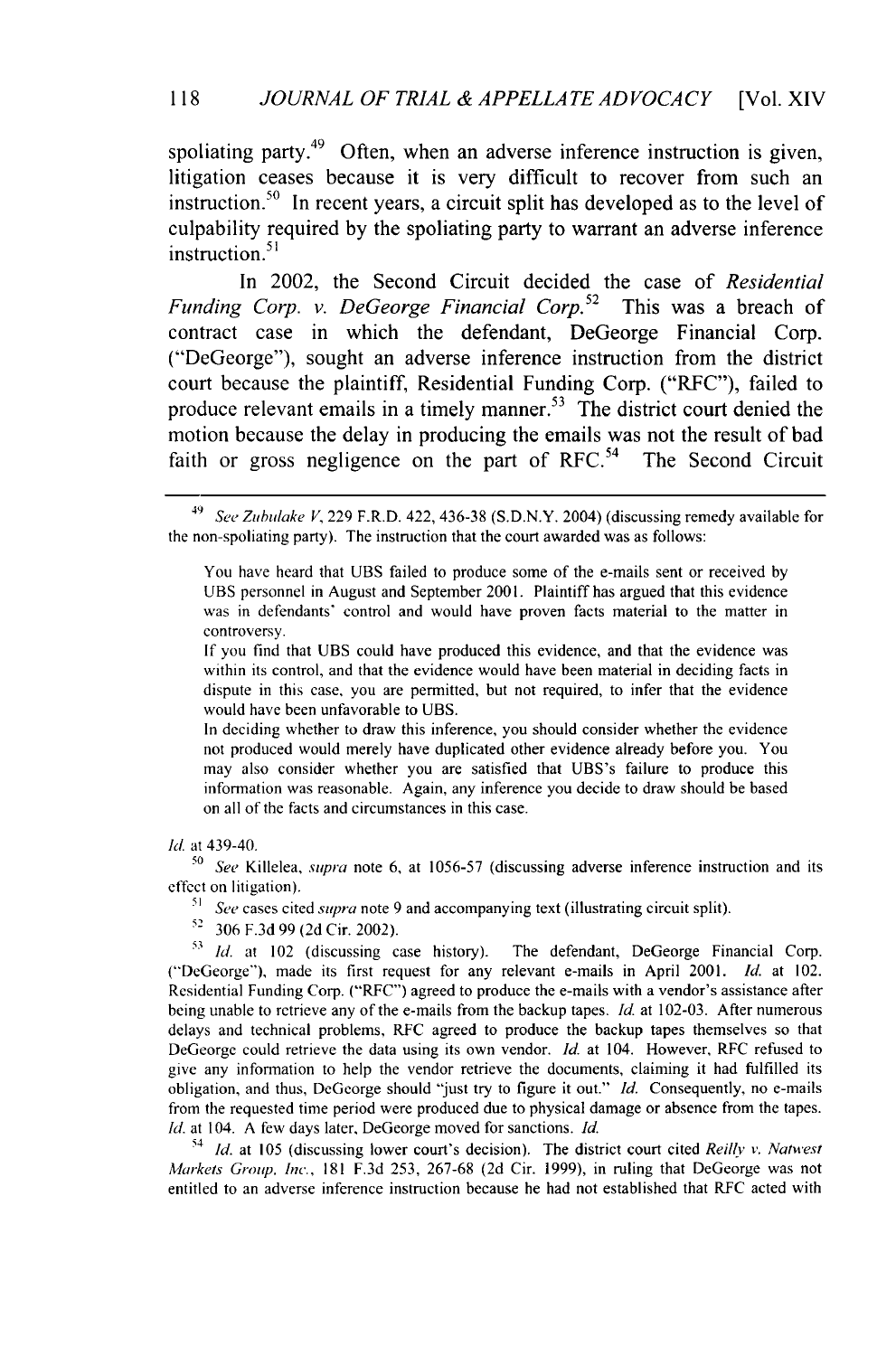reversed, holding that mere negligence is sufficient for discovery sanctions, including an adverse inference instruction.<sup>55</sup> In subsequent cases, many district courts followed the Second Circuit in ruling that negligence is sufficient for an adverse inference instruction.<sup>56</sup>

The Eighth Circuit, in *Greyhound Lines, Inc. v. Wade*,<sup>57</sup> disagreed with the Second Circuit's decision, and found that more than negligence was needed for an adverse inference instruction.<sup>58</sup> Greyhound Lines involved a negligence claim against a truck driver after an accident with a bus.<sup>59</sup> The bus in question had an electronic control module ("ECM") that stored information such as speed and mechanical failures. $60$  The ECM showed that a mechanical failure caused the bus to slow its speed.<sup>61</sup> Greyhound subsequently sent the ECM to the engine manufacturer, who erased the data before the lawsuit was filed.<sup>62</sup> The defendant filed a motion for sanctions based upon the spoliation of the evidence, which was denied by the district court.<sup>63</sup> The Eighth Circuit upheld the district court's denial of sanctions, ruling that mere negligence is not sufficient to warrant sanctions for spoliation; instead, a certain level of bad faith is required.<sup>64</sup>

bad faith or gross negligence. *Residential Funding Corp.,* 306 F.3d at 105. The court also ruled that DeGeorge did not adequately prove the e-mails could have been beneficial to the case, which is a necessary element of spoliation. *Id.* at 106. The Second Circuit reversed the first ruling but retained the requirement that the requesting party prove that the e-mails would have been beneficial when the spoliating party was negligent. *Id.* at 112.

*<sup>55</sup>Residential Funding Corp.,* 306 F.3d at 108-09 (reversing lower court's ruling denying sanctions). The court also ruled that in instances where bad faith is shown by the spoliating party, there is a presumption that the evidence would have been harmful. *Id.* at 109. Where negligence is shown, the innocent party must prove that the evidence would have been relevant and harmful. *Id*

*<sup>56</sup>See. e.g.,* World Courier v. Barone, No. C 06-3072 TEH, 2007 WL 1119196, at \*1-2 (N.D. Cal. Apr. 16, 2007); Cortes v. Peter Pan Bus Lines, Inc., 455 F. Supp. 2d 100, 102-03 (D. Conn. 2006); Douglas v. Ingram Barge Co., No. Civ.A 3:04-0383, 2006 WL 1455695, at \*3 (S.D.W. Va. Mar. 24, 2006); Creative Res. Group of N.J., Inc. v. Creative Res. Group, Inc., 212 F.R.D. 94 at 106-07 (E.D.N.Y. 2002) (holding mere negligence by spoliating party sufficient to issue adverse inference instruction).

**<sup>57</sup>**485 F.3d 1032 (8th Cir. 2007).

<sup>58</sup> *See id.* at 1037 (holding no error in denying sanction). The court required a level of bad faith on the part of the spoliator in order to award an adverse inference instruction. *Id.*

- *<sup>59</sup>See id.* at 1034 (explaining facts).
- *61 See id.*
- <sup>61</sup> *See id.* (describing underlying incident).

**62** *See* Greyhound Lines, Inc. v. Wade, 485 F.3d 1032, 1034 (8th Cir. 2007) (describing destruction of electronic evidence).

**63** *See id.* at 1035 (discussing procedural history). The sanctions requested were for the nonproduction of the e-mails, as well as for non-responsive answers to the inquiries. *Id.*

*64 See id.* (discussing requirements for sanctions). The court ruled that there was no spoliation and stated, "the ultimate focus for imposing sanctions for spoliation of evidence is the intentional destruction of evidence indicating a desire to suppress the truth, not the prospect of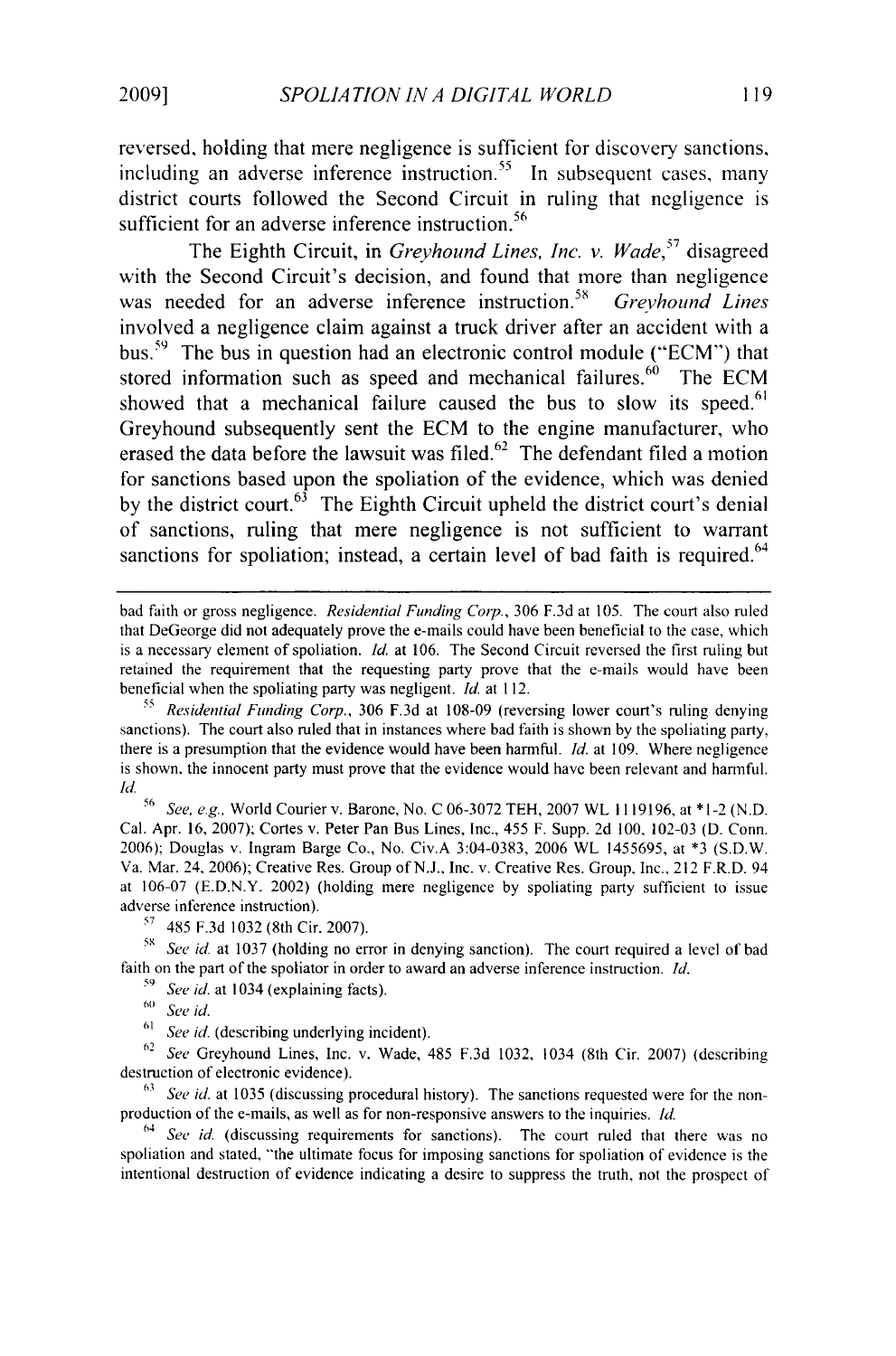District courts across the country have followed the Eighth Circuit's ruling.<sup>65</sup>

The Supreme Judicial Court of Massachusetts ("SJC") has ruled on the issue of sanctions for spoliation during discovery, but not specifically on the adverse inference instruction. $66$  The jurisprudence of the SJC regarding spoliation is instructive in crafting a proposal for adopting a level of culpability required for an adverse inference instruction based upon the spoliation of evidence. $67$ 

#### *C. Current State of Massachusetts Law*

In Massachusetts, the SJC has a fairly nebulous approach to imposing sanctions for spoliation of evidence during discovery.<sup>68</sup> Admittedly, this approach has surpassed every other jurisdiction in its imposition of sanctions for spoliation. $69$  The sanction most often administered by Massachusetts courts is the exclusion of integral evidence for the spoliating party that relies on the spoliated evidence.<sup>70</sup> When

<sup>66</sup>*See, e.g.,* Keene v. Brigham & Women's Hosp., Inc., 786 N.E.2d 824, 833-34 (Mass. 2003) (detailing appropriate sanctions and default judgment requirements for lost medical records in a medical malpractice case); Fletcher v. Dorchester Mutual Ins. Co., 773 N.E.2d 420, 424-25 (Mass. 2002) (discussing whether to recognize separate cause of action for spoliation); Kippenhan v. Chaulk Servs., Inc., 697 N.E.2d 527, 529-30 (Mass. 1998) (discussing appropriate sanction for losing physical evidence in negligence claim).

<sup>67</sup>*See* cases cited *supra* note 66 and accompanying text (summarizing spoliation jurisprudence in Massachusetts).

<sup>68</sup>*See* cases cited *supra* note 66 and accompanying text (listing Massachusetts precedent). The court in *Fletcher* summed up the approach to spoliation: "[S]anctions for spoliation are carefully tailored to remedy the precise unfairness occasioned by that spoliation. . **.** . As such, the remedies to which a victim of spoliation is entitled will be conclusively determined in the underlying action." *Fletcher,* 773 N.E.2d at 426.

<sup>69</sup>*See Fletcher,* 773 N.E.2d at 426 (discussing development of exclusion rule). The court stated, "we have gone further than other jurisdictions, many of which address spoliation merely by permitting an adverse inference against the party responsible for the spoliation." *Id.*

**<sup>70</sup>***See Kippenhan,* 697 N.E.2d at 530-31 (describing exclusion remedy for spoliation); *see also Fletcher,* 773 N.E.2d at 425 (recounting lower court's previous rulings on exclusion of evidence as sanction for spoliation). The rule was developed in the context of expert witnesses using spoliated evidence to form opinions. *Id.* at 426 (citing Nally v. Volkswagen of Am., Inc.,

litigation." *Id.* The court also ruled that the discovery responses were responsive and that the non-spoliating party was not prejudiced by untimely disclosure. Id.

<sup>65</sup>*See, e.g.,* Escobar v. City of Houston, No. 04-1945, 2007 WL 2900581, at \*17-19 (S.D. Tex. Sept. 29, 2007) (maintaining bad faith or gross negligence required for adverse inference instruction for destruction of electronic control module); Minter v. Prime Equip. Co., No. CIV-02-132-KEW, 2007 WL 2703093, at \*3 (E.D. Okla. Sept. 14, 2007) (requiring bad faith required for an adverse inference instruction for non-production of inspection records); Smith v. Am. Founders Fin., Corp., 365 B.R. 647, 681-82 (S.D. Tex. 2007) (finding bad faith or gross negligence required for instruction on destruction of documents held as trustee).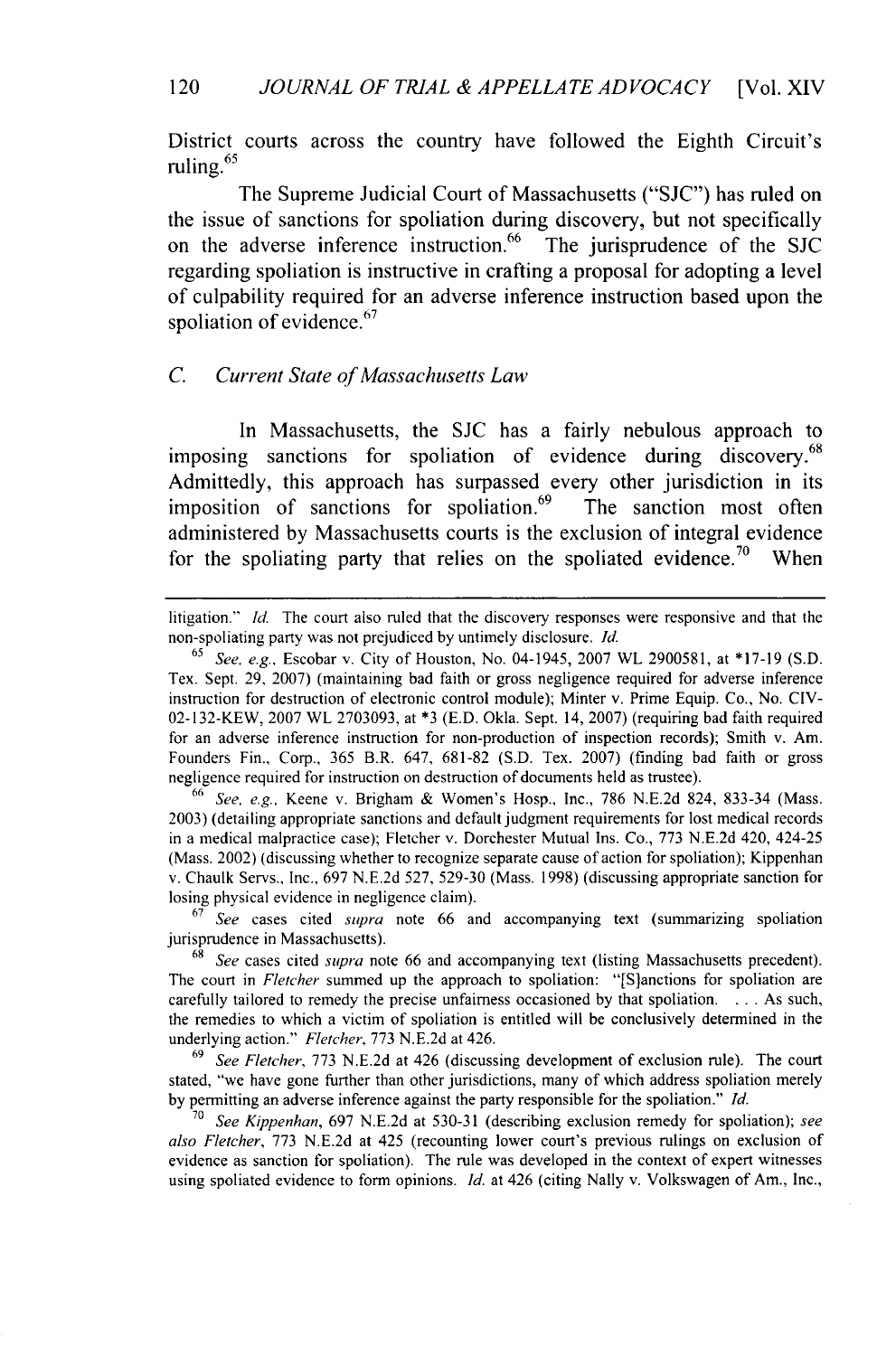addressing more serious instances of spoliation, the court may direct a verdict on an entire claim that relied on the spoliated evidence.<sup>71</sup> This ambiguous approach has imparted more discretion to the courts to impose a sanction that is commensurate with the level of culpability of the spoliator and the importance of the evidence to the non-spoliator.<sup>72</sup>

The first sanction adopted by the SJC, and the most favored, goes beyond the adverse inference instruction.<sup>73</sup> If a party destroys or alters evidence resulting in the prejudice or unfairness to the opposing party, a judge has the power to exclude evidence to fix the unfairness.<sup>74</sup> This remedy only applies to parties who have a duty to preserve the evidence.<sup>75</sup> Excluding evidence is, in many ways, harsher than an adverse inference instruction.<sup>76</sup> By excluding evidence that could change the outcome of a case, the judge is unilaterally declaring the spoliated evidence as adverse to the spoliating party.<sup>77</sup> When an adverse inference instruction is given, the jury must decide whether the spoliated evidence would have been adverse to the spoliating party.<sup>78</sup> The SJC believes, however, that the exclusion of

*T2* See id. at 426. The SJC's approach to sanctions for spoliation considers the specific facts and circumstances of the underlying case, and "carefully tailor[s]" sanctions to remedy the unfairness caused by the spoliation. *Id.* at 427-28.

**73** *See* cases cited supra note 70 and accompanying text.

74 *See Fletcher,* 773 N.E.2d at 425-26 (listing examples of spoliation and remedies). The Fletcher court stated the general rule:

Where evidence has been destroyed or altered by persons who are parties to the litigation, or by persons affiliated with a party (in particular, their expert witnesses), and another party's ability to prosecute or defend the claim has been prejudiced as a result, we have held that a judge may exclude evidence to remedy that unfairness.

#### *Id.* at 425 (citing *Kippenham,* 697 N.E.2d at 530).

**75** *See Fletcher,* 773 N.E.2d at 426 (upholding duty to preserve relevant evidence); *see also Kippenhan,* 697 N.E.2d at 530 (stating duty to preserve relevant evidence relied upon by expert witness); Keene v. Brigham & Women's Hosp., Inc., 786 N.E.2d 824, 833 (Mass. 2003) (reiterating rule for preserving relevant evidence under the spoliation doctrine). The court in *Keene* also discussed the defendant's statutory duty to preserve medical records. *Id.*

<sup>76</sup> See Kippenhan, 697 N.E.2d at 531 (explaining Massachusetts approach to adverse inference sanctions for spoliation). The **SJC** calls its approach a "minority position" and describes the adverse inference as a "less severe rule." *Id.*

**77** *See Fletcher,* 773 N.E.2d at 425-26 (debating exclusion remedy for spoliation).

**78** *See* supra note 49 and accompanying text (discussing adverse inference jury instruction

<sup>539</sup> N.E.2d 1017, 1021 (Mass. 1989)). The court based this rule "on both the unfair prejudice that would otherwise result and the fact of a negligent or intentional destruction of physical evidence." *Fletcher,* 773 N.E.2d at 426.

**<sup>71</sup>** *See Fletcher,* 773 N.E.2d at 427 (explaining burden of proof requirement for spoliation claims). The court justified this expansive approach by describing the destruction of relevant evidence as, "'an unqualified wrong,' that has a pernicious effect on the truth-finding functions of our courts." *Id.* (citations omitted).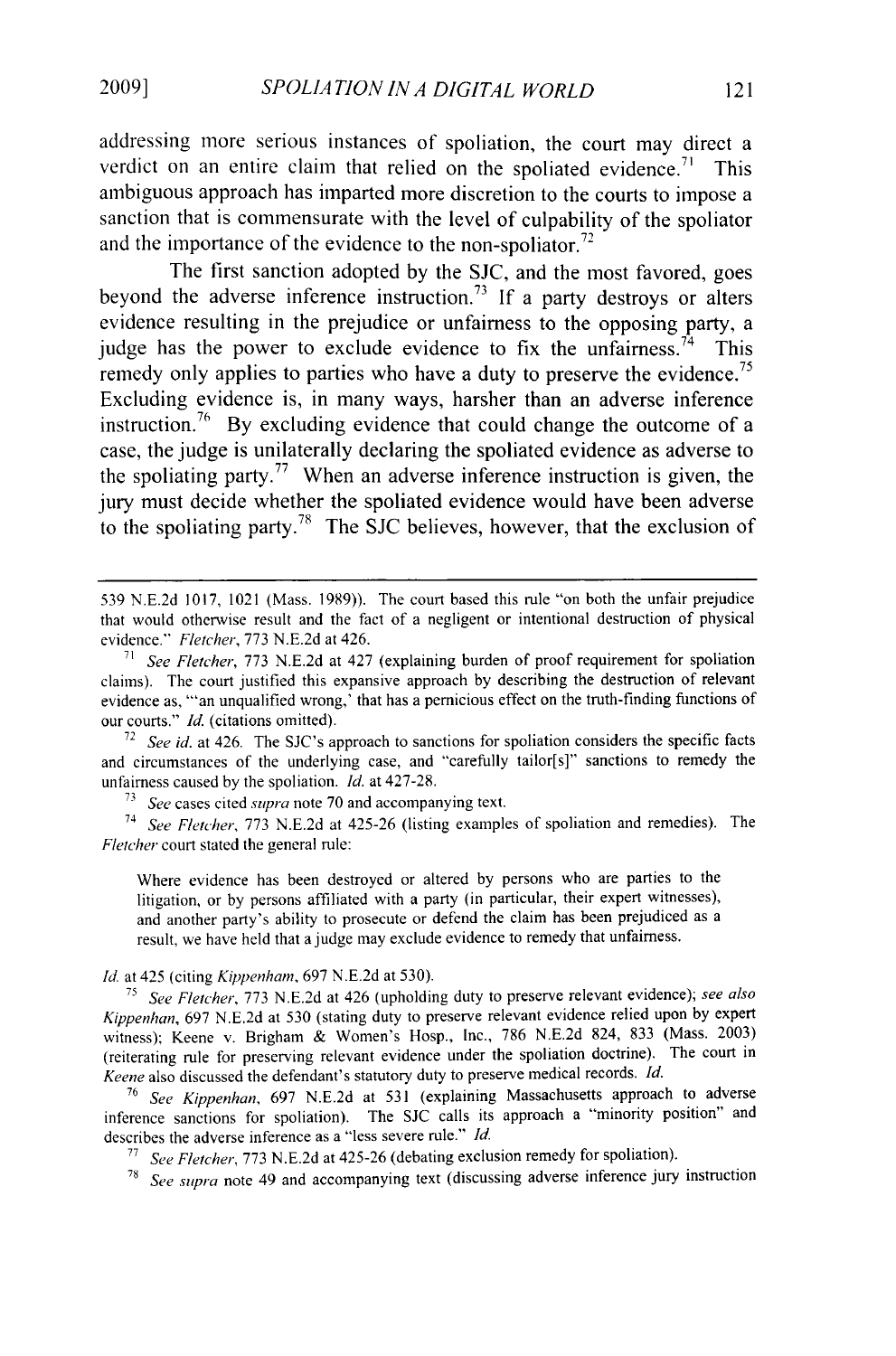evidence is an appropriate remedy, going beyond the adverse inference instruction **.**

In *Keene v. Brigham and Women's Hospital, Inc., °* the **SJC** went even further to uphold a default judgment of liability as a sanction for the spoliation of medical records in a medical malpractice case.<sup>81</sup> In *Keene*, the court ruled that because the lost medical records were so vitally important to the plaintiff s case, the only equitable remedy was a default judgment of liability.<sup>82</sup> The trial judge, rather than the jury, decided the issue of whether the medical records were adverse to the defendant. $83$  This case is the farthest the **SJC** has gone; however, the court repeatedly has declined to recognize a separate cause of action for spoliation **.**

#### IV. ANALYSIS

Both the exclusion of evidence and the default judgment remedies offered for spoliation of evidence indicate an underlying theme to the Massachusetts courts' approach.<sup>85</sup> A remedy for spoliation should be given with an eye towards fairness and leveling the playing field for the innocent, non-spoliating party.<sup>86</sup> The SJC, however, has placed an emphasis on the exclusion of evidence and default judgments, moving beyond the adverse inference instruction. $87$  The adverse inference instruction gives the jury, which is the cornerstone of the American judicial system, the choice to believe whether or not the withheld evidence is adverse to the spoliating

*Id.* at 835 (ruling default judgment on issue of liability appropriate sanction for spoliation).

given in a case).

*<sup>7)</sup> See, e.g., Keene,* 786 N.E.2d at 833-34 (detailing appropriate sanctions and default judgment requirements for lost medical records in medical malpractice cases); *Fletcher,* 773 N.E.2d at 424-25 (discussing whether to recognize separate cause of action for spoliation); Kippenhan, 697 N.E.2d at 529-30 (discussing appropriate sanction for losing physical evidence in negligence claim).

**<sup>80</sup>**786 N.E.2d 824 (Mass. 2003).

**<sup>82</sup>***Id.*

 $x^3$  *Id.* 

*<sup>94</sup> See Fletcher,* 773 N.E.2d at 426-28 (denying separate cause of action for spoliation). The court followed other jurisdictions in finding that "'allowing a separate cause of action for spoliation would recognize a claim that, by definition, could not be proved without resort to multiple levels of speculation." *Id.* at 426.

*<sup>85</sup>See supra* notes 66, 69-72 and accompanying text (outlining current state of spoliation jurisprudence in Massachusetts).

*<sup>96</sup>See Fletcher,* 773 N.E.2d at 427 (discussing importance of fairness in crafting a remedy for discovery violations such as spoliation).

**<sup>87</sup>** *See supra* note 70 and accompanying text (describing exclusion remedy for spoliation).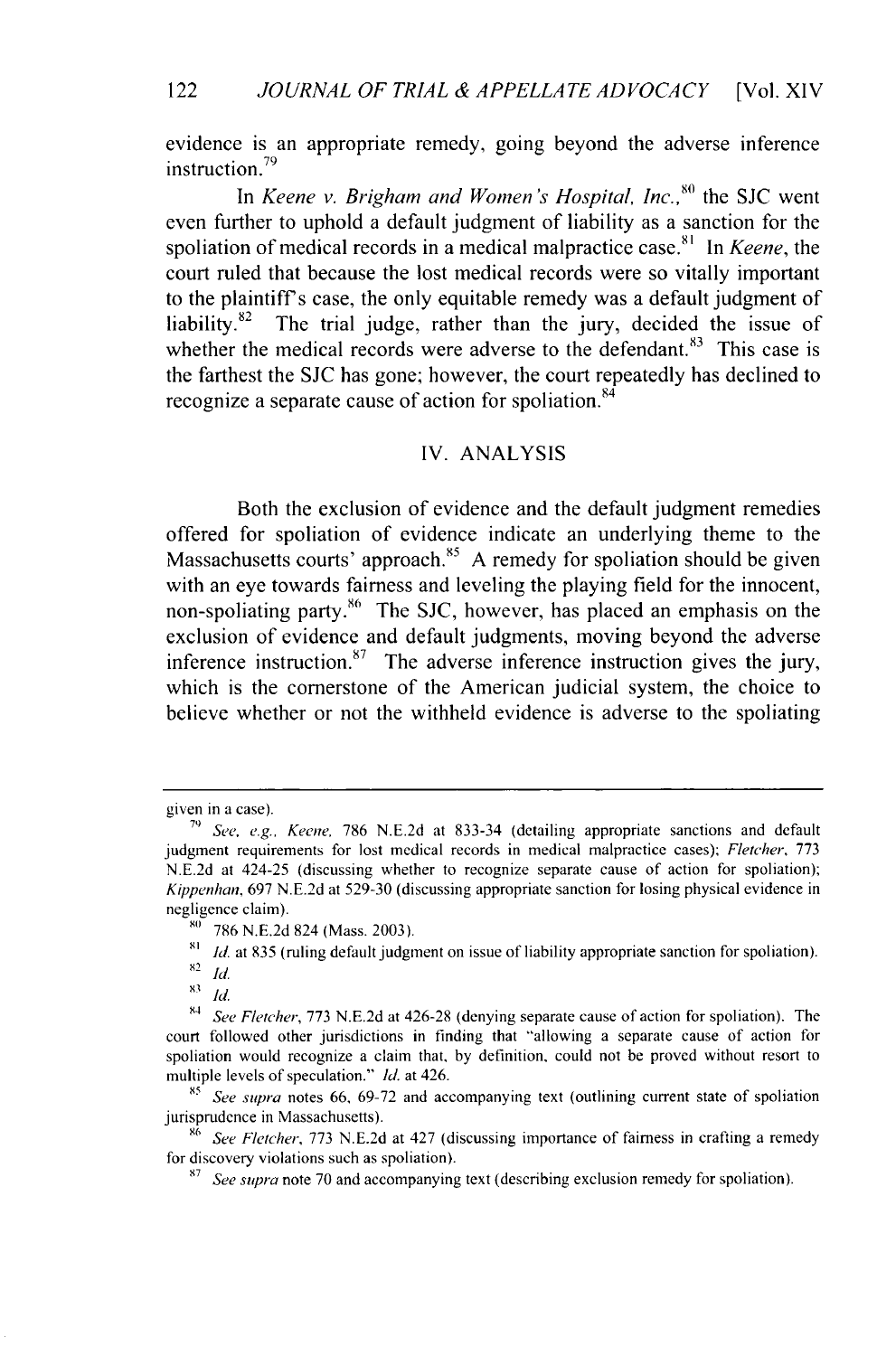party.<sup>88</sup> The Massachusetts rule, however, prevents the jury from making the decision and gives the trial judge sole discretion.<sup>89</sup> For this reason, the adverse inference instruction should be the preferred remedy for spoliation.<sup>90</sup> Despite this flaw in jurisprudence, an increasing emphasis on fairness provides support for adopting the proper level of culpability necessary for an adverse inference instruction.<sup>9</sup>

To properly consider and account for fairness, the appropriate level of culpability for an adverse inference instruction should be negligence.<sup>92</sup> This will encourage parties with extensive digital databases and electronically stored information to implement comprehensive retention policies.<sup>93</sup> Comprehensive retention policies are an important element in streamlining litigation and making it more efficient.<sup>94</sup> Additionally, streamlining litigation and making it more efficient.<sup>94</sup> requiring bad faith on the part of the spoliating party is unfair to the innocent non-spoliating party.<sup>95</sup> Often, the missing or destroyed evidence is essential to the innocent party's case and denies that party a defense or claim in the litigation. $96$ 

<sup>92</sup>*See* Residential Funding Corp. v. DeGeorge Fin. Corp., 306 F.3d 99, 108-09 (2d Cir. 2002) (discussing court's reasoning for ruling negligence sufficient for adverse inference instruction as remedy for spoliation).

*<sup>93</sup>See* Kostel & Kelly, *supra* note 19, at 41 (emphasizing importance of comprehensive document retention policies to litigation process). "Nearly \$2 billion was spent on the retrieval and review of electronic information in litigation. With no document retention policy to manage this information, companies could be forced to spend astronomical sums just to retrieve it, and face court-imposed sanctions to boot." *Id.* at 41. It is increasingly clear that implementing document retention policies is the most economically efficient method to deal with lawsuits and avoid litigation. *See id*

<sup>94</sup> See Arnold, *supra* note 19, at 38 (discussing importance of records management with a view towards electronic discovery).

<sup>95</sup> See Residential Funding Corp., 306 F.3d at 108-09 (discussing court's reasoning for ruling negligence sufficient for adverse inference instruction as remedy for spoliation). The court in this case reversed the lower court and awarded an adverse inference instruction. *Id.* As long as the evidence was relevant and possibly beneficial to the innocent party, the adverse inference was only fair. *See id*

<sup>96</sup> See id. at 108 (discussing spoliation in context of litigation and importance of withheld information). The court stated:

The adverse inference provides the necessary mechanism for restoring the evidentiary

*<sup>&</sup>quot; See* Killelea, *supra* note 6, at 1056 (discussing jury's role in administering adverse inference instruction).

*<sup>8</sup> See Fletcher,* 773 N.E.2d at 427 (introducing exclusion remedy for spoliation of evidence during discovery).

<sup>&</sup>lt;sup>90</sup> See infra notes 92-101 and accompanying text (discussing advantage of adverse inference instruction as remedy for spoliation).

*<sup>91</sup> See* Killelea, *supra* note 6, at 1056; *see also Zubulake V,* 229 F.R.D. 422, 436-38 (S.D.N.Y. 2004) (recounting application of adverse inference instruction as remedy for spoliation).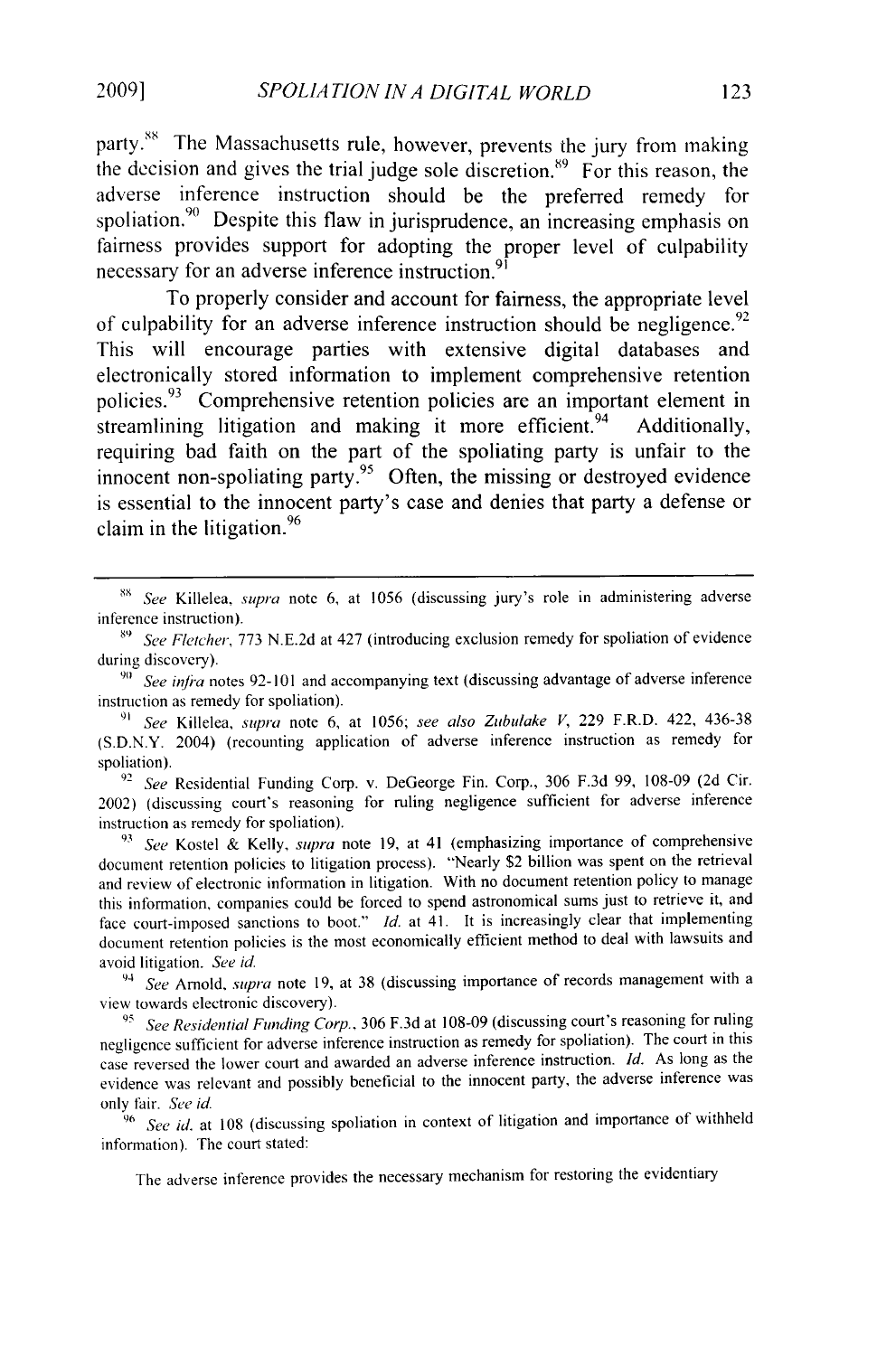The purpose of sanctions for spoliation of evidence is more than simply punishing the wrong-doer.  $\frac{97}{4}$  A primary purpose of sanctions during discovery should be to level the judicial playing field.<sup>98</sup> Requiring bad faith on the part of the spoliating party would shift the focus of sanctions to punishment of the culpable party.<sup>99</sup> By shifting the focus to punishment, the innocent non-spoliating party is forgotten, and fairness to the innocent party is no longer important.<sup>100</sup> Because of this, bad faith is an inappropriate standard for an adverse inference instruction against the spoliating party.<sup>101</sup>

Requiring bad faith would also be unduly harsh on the innocent non-spoliating party.<sup>102</sup> Spoliation by its very nature puts the innocent party at a disadvantage, particularly when the destroyed or missing evidence is essential to a defense or claim.<sup>103</sup> If a party has a duty to preserve evidence and that party negligently destroys or withholds that evidence, it is only fair that the innocent party has recourse.  $104$  The most common and effective recourse for the innocent party is an adverse inference instruction.<sup>105</sup> By requiring the innocent party to prove bad faith

*Id.*

*<sup>98</sup>See id.* Fletcher v. Dorchester Mut. Ins. Co., 773 N.E.2d 420, 425-26 (Mass. 2002) (emphasizing fairness in crafting remedy for spoliation of evidence during discovery).

**<sup>99</sup>***See supra* note 96 and accompanying text (noting importance of fairness in crafting a remedy for spoliation).

**<sup>100</sup>***See supra* note 96 and accompanying text (noting purpose of sanctions is not to punish moral culpability).

**101** *See supra* Part III(A).

<sup>102</sup>*See* Dropkin, *supra* note 37, at 1825-26 (discussing level of culpability for spoliation inference). The purpose of the spoliation inference is remedial, attempting "to restore the adversarial balance that was disrupted when the spoliating party innocently, negligently, reckless, or intentionally **...** permitted relevant evidence to be destroyed." *Id. But see* Killelea, *supra* note 6, at 1060 (advising against using the adverse inference instruction as remedy for spoliation). Killelea writes, "[the] risk of unduly prejudicing the position of the spoliatior is a valid reason for not using the adverse inference instruction." *Id.*

**103** *See* Killelea, *supra* note 6, at 1060 (describing effect of spoliation on parties to a lawsuit).

<sup>104</sup> See id. (describing purpose of sanctions for discovery violations, particularly spoliation).

**105** *See id.* at 1056 (describing adverse inference instruction as the most common and controversial remedy for spoliation).

balance. The inference is adverse to the destroyer not because of any finding of moral culpability, but because the risk that the evidence would have been detrimental rather than favorable should fall on the party responsible for its loss.

*See id.* (outlining purpose behind adverse inference instruction as remedy for spoliation). The court stated, "[the] sanction [of an adverse inference] should be available even for the negligent destruction of documents if that is necessary to further the remedial purpose of the inference." *Id.*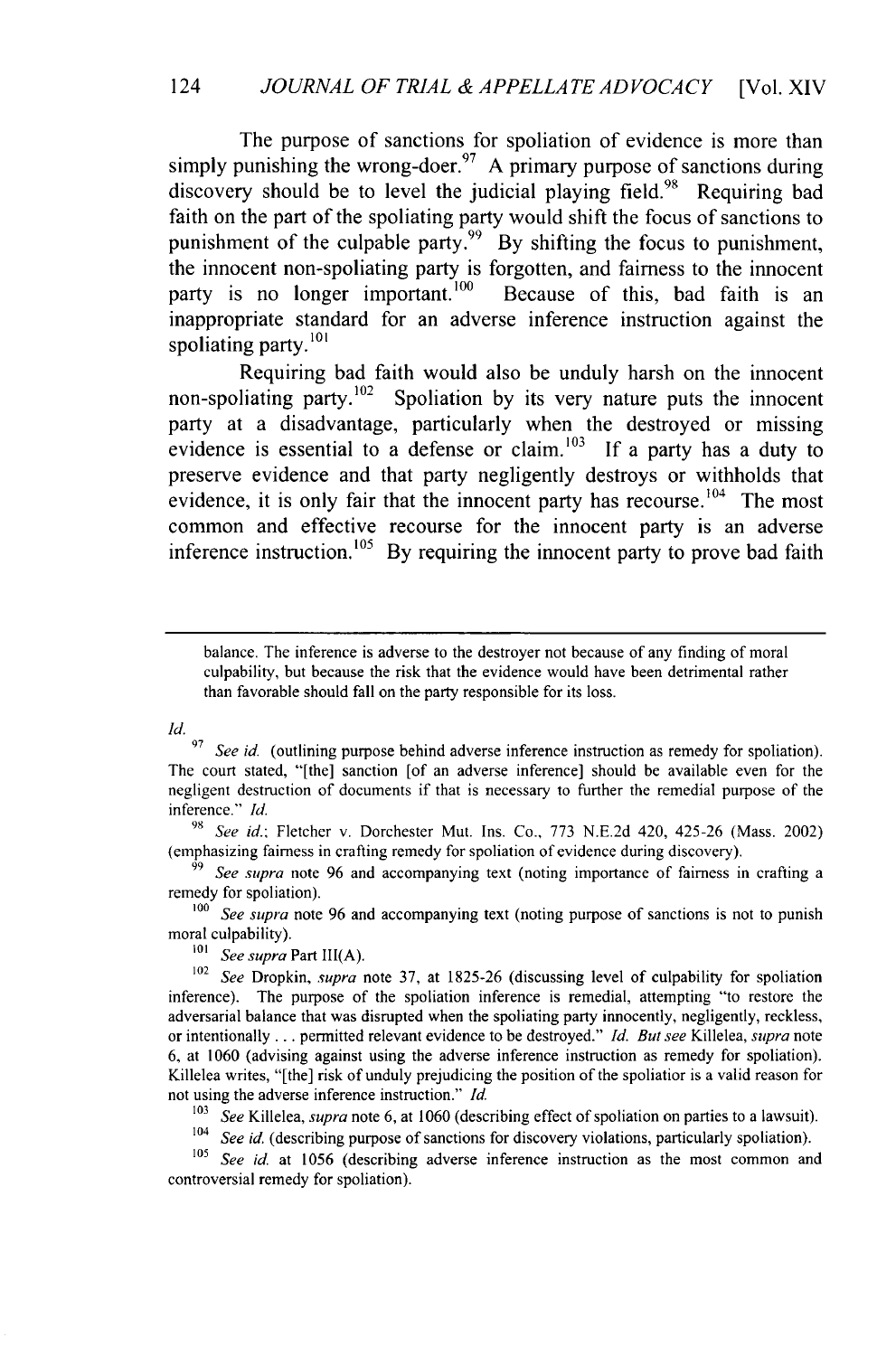by the spoliating party, this recourse often would not be available.<sup>106</sup> Therefore, bad faith is unduly harsh on the innocent party.  $107$ 

Negligence should be the proper level of culpability for an adverse inference instruction because requiring bad faith is contrary to the purpose of discovery sanctions and is unduly harsh to the innocent party.<sup>108</sup> In order to satisfy the level of sanctions for spoliation, a party must have breached a duty to preserve important evidence to the litigation.<sup>109</sup> It should not matter whether this duty was breached in bad faith or negligence.<sup>110</sup> If an innocent party is able to prove willfulness or bad faith, the sanctions should exceed a mere adverse inference instruction, which may be ignored by the jury.<sup>111</sup>

Requiring negligence, rather than bad faith, for an adverse inference instruction will also encourage parties to implement better retention policies, and to enforce litigation holds more conscientiously.<sup> $112$ </sup> When parties to litigation have effective retention and litigation hold policies, discovery is more efficient, and spoliation is less problematic.<sup>113</sup> Currently, spoliation is a major problem in litigation.<sup>114</sup> The courts can reduce this problem by creating an incentive to make electronic document retention more efficient, and litigation holds more effective.<sup>115</sup> The development of digital databases and electronically stored information has

**109** *See supra* Part **III(A)** (discussing elements of spoliation).

**<sup>106</sup>***See* Greyhound Lines, Inc. v. Wade, 485 F.3d 1032, 1035 (8th Cir. 2007) (denying innocent party remedy for spoliation of evidence). The court required bad faith because, "the ultimate focus for imposing sanctions for spoliation of evidence is the intentional destruction of evidence indicating a desire to suppress the truth, not the prospect of litigation." *Id.*

<sup>&</sup>lt;sup>107</sup> See supra note 102 and accompanying text.

*<sup>108</sup> See* Residential Funding Corp. v. DeGeorge Fin. Corp., 306 F.3d 99, 108 (2d Cir. 2002) (outlining reasons why negligence should be standard for adverse inference instruction).

**<sup>110</sup>** *See Residential Funding Corp.,* 306 F.3d at 108 (describing reasoning behind court's ruling).

**III** *See* Killelea *supra* note 6, at 1060 (outlining mechanics of adverse inference jury instruction). It is clear that jury instructions are not dispositive actions by the court that bind the jury. *See id.* The jury would first have to determine whether spoliation occurred, then determine whether to give weight to the spoliated evidence. *See id.*

<sup>112</sup>*See* Pepe & Cohane, *supra* note 4, at 332-38 (explaining importance of document retention policies): *see also* Killelea, *supra* note 6, at 1056 (describing obligations of potential litigants in preserving documents).

**<sup>113</sup>***See* Kostel & Kelly, *supra* note 19, at 41 (describing vast sums spent in retrieving documents). In order to cut costs in litigation, comprehensive document retention policies are needed. *See id.*

<sup>114</sup> *See supra* Part **III(A)** (describing spoliation in general, and its prevalence in litigation).

*<sup>115</sup>See Residential Funding Corp.,* 306 F.3d at 108 (describing reasoning behind court's ruling): *see also* Killelea, *supra* note 6, at 1060 (outlining implementation of adverse inference instruction).